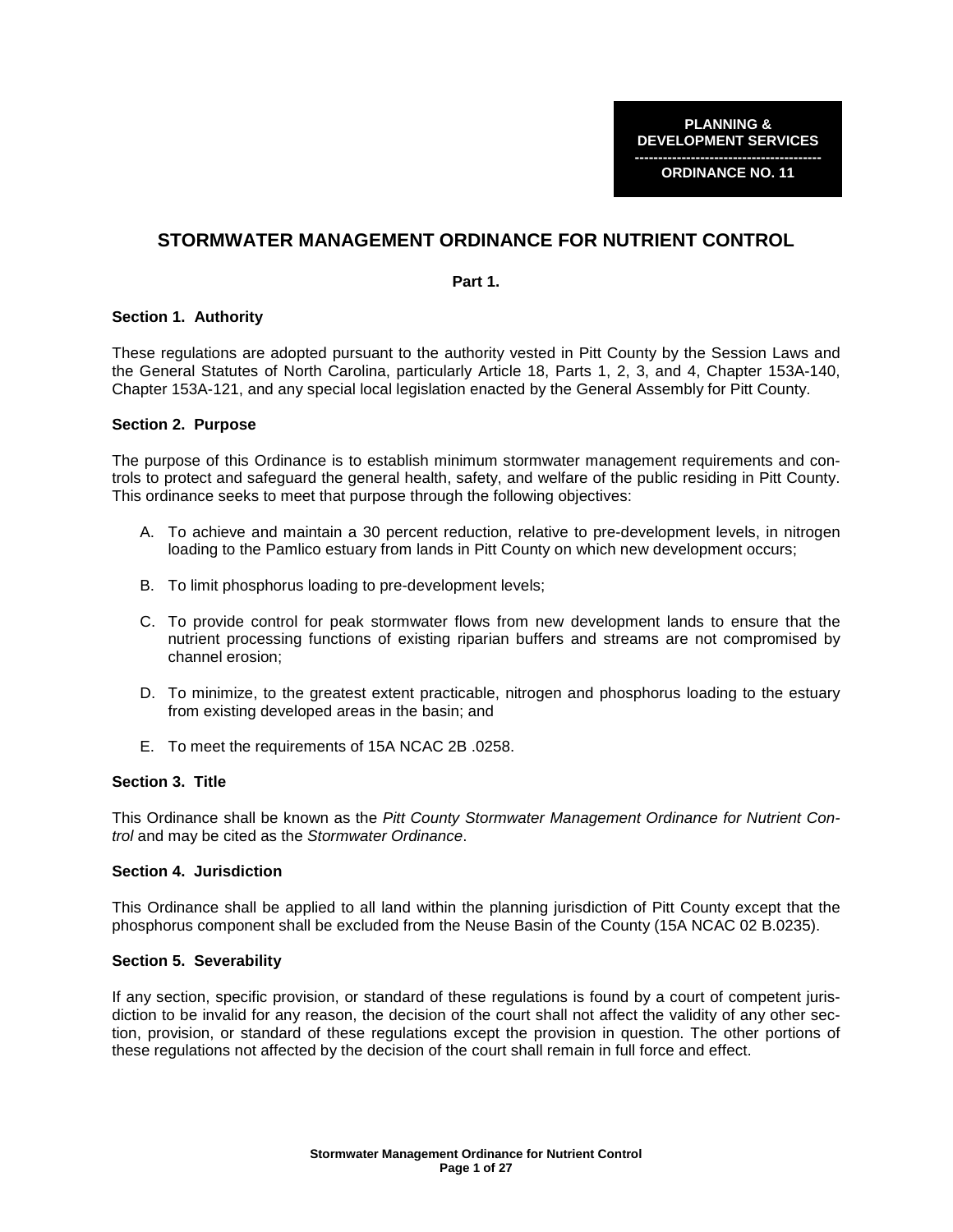### **Section 6. Relation to Other Ordinances**

This Ordinance is not intended to interfere with, abrogate, or annul any other ordinance, rule, regulation, or other provision of law. If the provisions of this Ordinance conflict with the provisions of any other validly enforceable ordinance(s) or laws, the most stringent provisions shall apply.

#### **Section 7. Effective Date & Vesting Provisions**

These regulations shall become effective on October 12, 2004. For vesting purposes, all new development projects that have received approval from Pitt County for a site-specific plan by October 12, 2004, and are in accordance with local provisions shall be exempt from the requirements of the Tar-Pamlico Stormwater Rule. Any final plats associated with such development must be recorded within a maximum of five years from the date of development approval. All new development projects that have not received such approval by October 12, 2004, or recorded any plats associated with such development within five years of the development's approval shall be subject to the requirements of this Ordinance.

#### **Section 8. Fees**

All fees referred to in this Ordinance shall be those fees established by the Pitt County Board of Commissioners. Any time this Ordinance requires the recordation of an instrument at the Office of the Register of Deeds of Pitt County, all costs associated with the recording of such instrument shall be in addition to any stated fees and shall be borne in full by the applicant. The stormwater fee schedule is found in the Pitt County Manual of Fees.

#### **Section 9. Applicability**

- A. No building, structure, or land shall be used, occupied, or altered; nor shall any building, structure, or part thereof be erected, constructed, reconstructed, moved, enlarged, or structurally altered; nor shall any changed use be established for any building, structure, or land; nor shall any land disturbing activity commence unless in conformity with the provisions of this Ordinance, except that Part 2 of this Ordinance shall not apply to:
	- 1. Any portion of a project, or use which has established vested rights according to this Ordinance; or
	- 2. Any agriculture, mining, or forestry activities; or
	- 3. Any activity that disturbs one acre or less of land to establish, expand, or replace a single family or duplex residential development or recreational facility; or
	- 4. Any activity that disturbs one-half acre or less of land to establish, expand, or replace a multifamily residential development or a commercial, industrial or institutional facility.
- B. It shall be the burden of the property owner or developer to prove to the satisfaction of the Stormwater Administrator that the proposed project meets the exceptions listed in A above. Any person claiming such an exception shall file a request for determination of exception with the Stormwater Administrator either prior to or in conjunction with an application for a Stormwater permit issued by Pitt County. Such request shall be in writing and shall include all relevant documentation to prove such exception.
- C. Redevelopment projects that result in no net increase in built-upon area and provide equal or greater stormwater control than the previous development will be considered in compliance with the nutrient loading and post-construction management requirements of this Ordinance.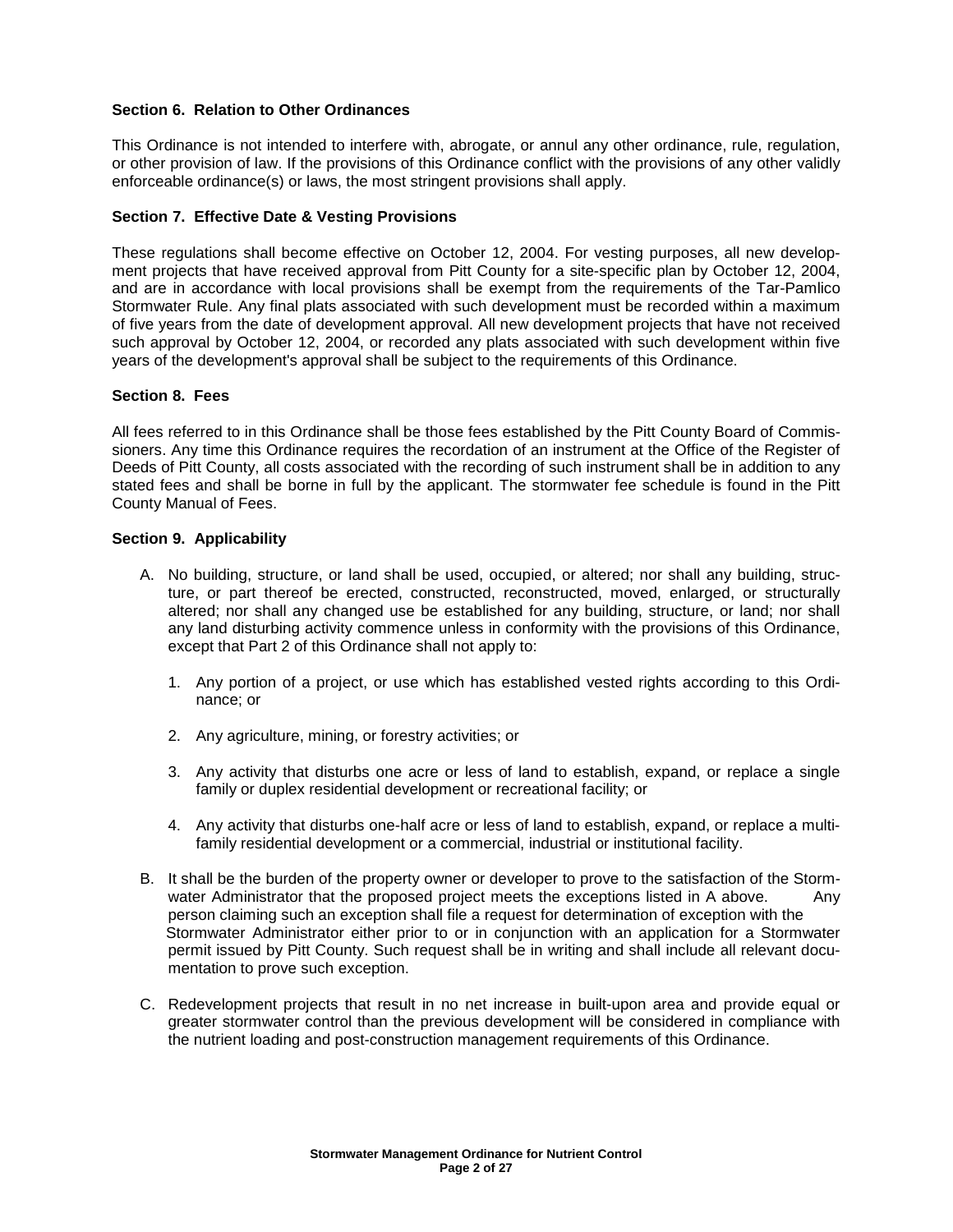#### **Section 10. Incorporation of the Stormwater Best Management Practices Manual**

The North Carolina Department of Environment and Natural Resources, Division of Water Quality, Water Quality Section, Stormwater Best Management Practices Manual, 1999, and all amendments thereto, is hereby adopted by reference as fully as though set forth herein. If any standard, requirement, or procedure as set forth in the manual is in conflict with any standard, requirement, or procedure as set forth in this Ordinance then the most stringent shall prevail. A copy of this manual shall be available for public review in the office of the Stormwater Administrator.

#### **Section 11. Rules of Construction and Definitions**

- A. Rules of Construction. For the purposes of these regulations, the following rules of construction apply:
	- 1. Interpretations shall be guided by statements of intent.
	- 2. The term "this Ordinance" shall refer to the Pitt County Stormwater Ordinance.
	- 3. The words "shall", "must", and "will" are mandatory, implying an obligation or duty to comply with the particular provision.
	- 4. The word "may" is permissive, except when the context of the particular use is negative, then it is mandatory (e.g. "may not").
	- 5. The word "should," whether used in the positive or the negative, is a suggested guideline.
	- 6. References to "days" will always be construed to be business days, excluding weekends and holidays, unless the context of the language clearly indicates otherwise.
	- 7. For purposes of interpreting this ordinance, certain words, concepts, and ideas are defined in subsection B below. Except as defined herein, all other words used in this Ordinance shall have their everyday dictionary definition.
	- 8. Words used in the present tense include the future tense and words used in the future tense include the present tense.
	- 9. Words used in the singular number include the plural and words used in the plural number include the singular.
	- 10. The word "person" includes a firm, association, organization, partnership, corporation, trust and company as well as an individual.
	- 11. The word "lot" includes the word "plot", "parcel" or "tract."
	- 12. The word "building" includes the word "structure" and the word "structure" includes the word "building".
	- 13. The words "used" or "occupied" as applied to any land or building shall be construed to include the words "intended", "arranged" or "designed" to be used or occupied.
	- 14. Words used in the masculine gender include the feminine gender.
	- 15. The word "street" includes the words road, avenue, place, way, drive, lane, boulevard, highway, and any other facility principally designed for motor vehicle traffic, except an alley or an easement solely for utilities or pedestrians.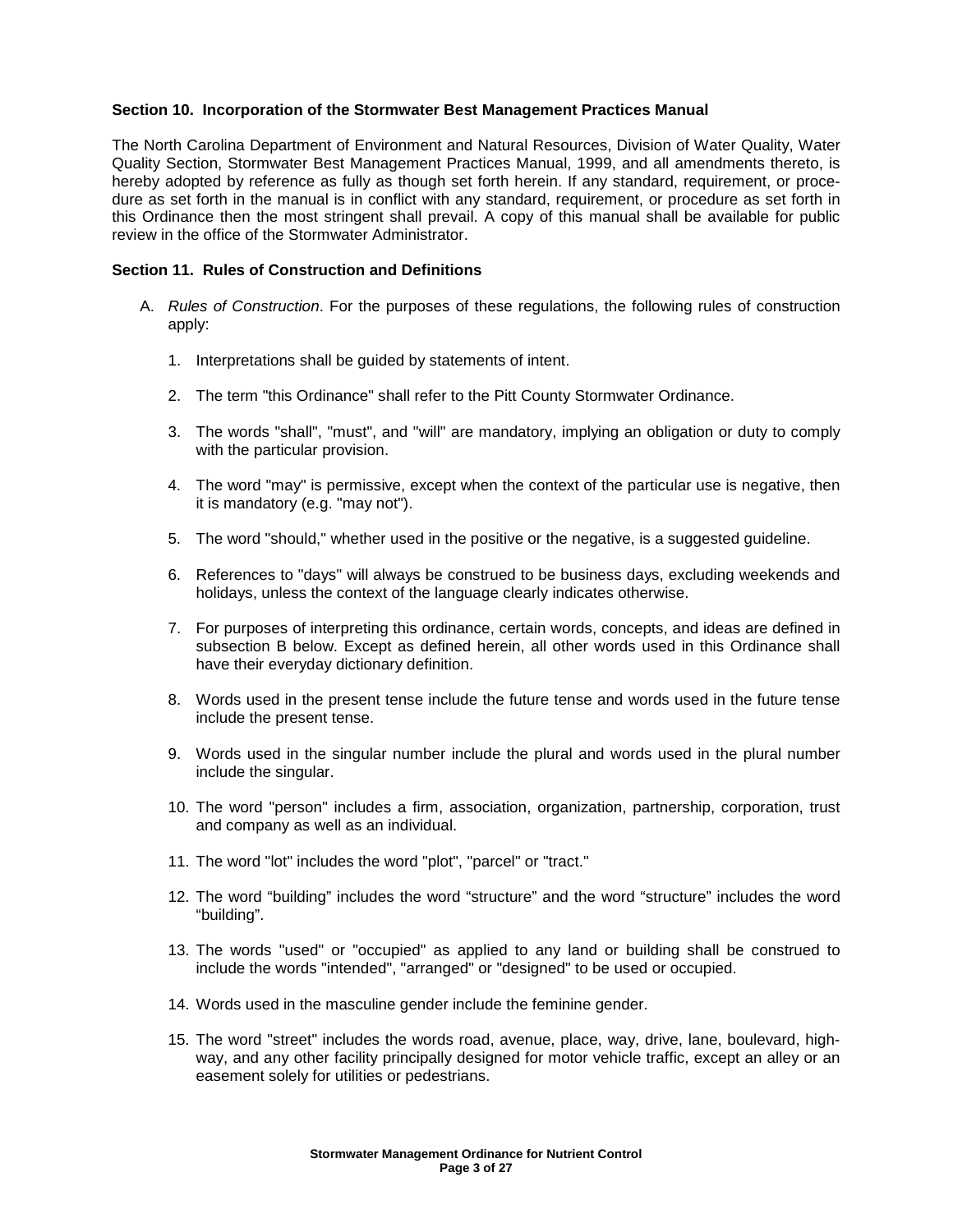- 16. The terms "Board" and "Board of Commissioners" shall mean the Pitt County Board of Commissioners.
- 17. The term "Stormwater Administrator" shall mean the stormwater administrator of Pitt County, North Carolina or his designee.
- 18. The terms "Manager" or "County Manager" shall mean the Manager of Pitt County, North Carolina.
- 19. The term "State" shall mean the state of North Carolina.
- 20. The term "the County" shall mean Pitt County, North Carolina.
- 21. Any reference to a section shall mean a section of The Pitt County Stormwater Ordinance, unless otherwise specified.
- B. Definitions

**Applicant**: A property owner or agent of a property owner who has filed an application for a stormwater permit.

**Best Management Practice (BMP):** A structural device or nonstructural practice designed to temporarily store or treat stormwater runoff in order to mitigate flooding, reduce pollution, and provide other amenities.

**Board of Adjustment**: A quasi-judicial body, appointed by the County Board of Commissioners, that is given certain powers under this Ordinance.

**Buffer**: A natural or vegetated area through which stormwater runoff flows in a diffuse manner so that the runoff does not become channelized and which provides for infiltration of the runoff and filtering of pollutants. The buffer shall be measured landward from the normal pool elevation of impounded structures and from the bank of each side of streams or rivers.

**Building**: Any structure, either temporary or permanent, having walls and a roof, designed for the shelter of any person, animal, or property, and occupying more than 100 square feet of area.

**Built-Upon Area**: That portion of a development project that is covered by impervious or partially impervious surface including buildings, pavement, gravel areas (e.g. roads, parking lots, paths), recreation facilities (e.g. tennis courts), etc. (Note: Wooden slatted decks and the water area of a swimming pool are considered pervious.).

**Clean Water Act**: The federal Water Pollution Control Act (33 U.S.C. § 1251 et seq.), and any subsequent amendments thereto.

**Committee**: The Technical Review Committee (TRC).

**County**: Pitt County.

**Dedication**: The deliberate appropriation of property by its owner for general public use.

**Design Manual**: The North Carolina Department of Environment and Natural Resources, Division of Water Quality, Water Quality Section, Stormwater Best Management Practices Manual, 1999, and all amendments thereto.

**Detention**: The temporary storage of storm runoff in a stormwater management practice with the goals of controlling peak discharge rates and providing gravity settling of pollutants.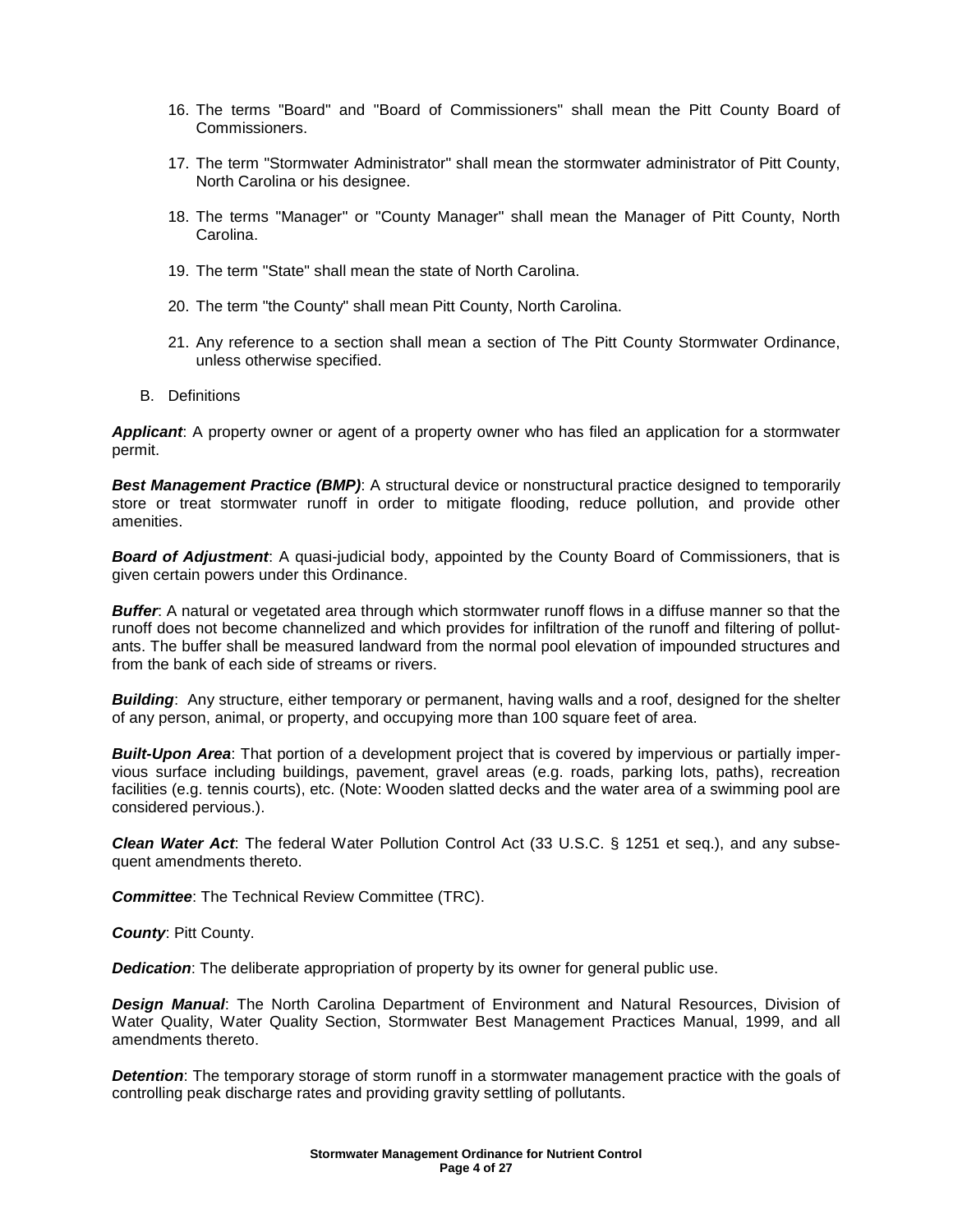**Detention Facility**: A detention basin or alternative structure designed for the purpose of temporary storage of stream flow or surface runoff and gradual release of stored water at controlled rates.

**Developer**: A person who undertakes land disturbance activities.

**Development**: Any land disturbing activity which adds to or changes the amount of impervious or partially impervious cover on a land area or which otherwise decreases the infiltration of precipitation into the soil.

**Discharge**: The addition of any man-induced waste effluent either directly or indirectly to state surface waters.

**Discharge Best Management Practices (Discharge BMPs)**: Schedules of activities, prohibitions of practices, general good housekeeping practices, pollution prevention and educational practices, maintenance procedures, and other management practices to prevent or reduce the discharge of pollutants directly or indirectly to stormwater, receiving waters, or stormwater conveyance systems. BMPs also include treatment practices, operating procedures, and practices to control site runoff, spillage or leaks, sludge or water disposal, or drainage from raw materials storage.

**Domestic Wastewater Discharge**: The discharge of sewage, non-process industrial wastewater, other domestic wastewater or any combination of these items. Domestic wastewater includes, but is not limited to, liquid waste generated by domestic water using fixtures and appliances, from any residence, place of business, or place of public assembly even if it contains no sewage. Examples of domestic wastewater include once-through non-contact cooling water, seafood packing facility discharges and wastewater from restaurants.

**Drainage Easement**: A legal right granted by a landowner to a grantee allowing the use of private land for stormwater management purposes.

**Hazardous Materials**: Any material, including any substance, waste, or combination thereof, which because of its quantity, concentration, or physical, chemical, or infectious characteristics may cause, or significantly contribute to, a substantial present or potential hazard to human health, safety, property, or the environment when improperly treated, stored, transported, disposed of, or otherwise managed.

### **Illegal Connection**:

- A. Any drain or conveyance, whether on the surface or subsurface, which allows an illegal discharge to enter the storm drain system including but not limited to any conveyances which allow any nonstormwater discharge including sewage, process wastewater, and wash water to enter the storm drain system and any connections to the storm drain system from indoor drains and sinks, regardless of whether said drain or connection had been previously allowed, permitted, or approved by an authorized enforcement agency; or
- B. Any drain or conveyance connected from a commercial or industrial land use to the storm drain system which has not been documented in plans, maps, or equivalent records approved by County.

**Illegal Discharge**: Any direct or indirect non-stormwater discharge to the storm drain system, except as exempted by this Ordinance.

**Impervious Cover**: Those surfaces that cannot effectively infiltrate rainfall (e.g., building rooftops, pavement, sidewalks, driveways, etc).

**Industrial Discharge**: The discharge of industrial process treated wastewater or wastewater other than sewage. Stormwater shall not be considered to be an industrial wastewater unless it is contaminated with industrial wastewater. Industrial discharge includes: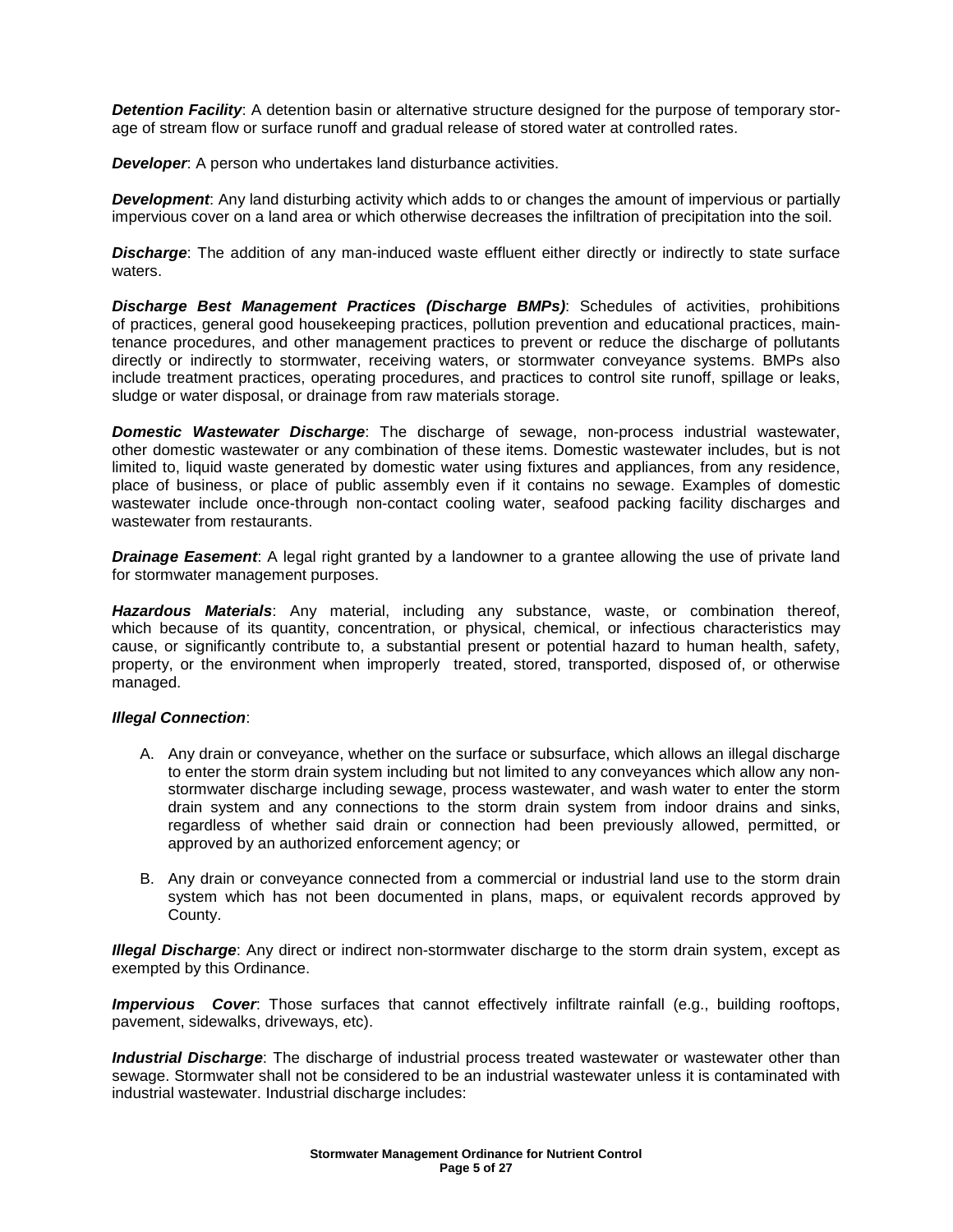- A. Wastewater resulting from any process of industry or manufacture, or from the development of any natural resource;
- B. Wastewater resulting from processes of trade or business, including wastewater from laundromats and car washes, but not wastewater from restaurants; or
- C. Wastewater discharged from a municipal wastewater treatment plant requiring a pretreatment program.

*Infiltration*: The process of percolating stormwater into the subsoil.

**Jurisdictional Wetland**: An area that is inundated or saturated by surface water or groundwater at a frequency and duration sufficient to support a prevalence of vegetation typically adapted for life in saturated soil conditions, commonly known as hydrophytic vegetation.

**Land Disturbing Activity**: Any activity which changes the volume or peak flow discharge rate of rainfall runoff from the land surface or any use of the land that results in a change in the natural cover or topography that may cause or contribute to sedimentation. This may include the grading, digging, cutting, scraping, or excavating of soil, placement of fill materials, paving, construction, substantial removal of vegetation, or any activity which bares soil or rock, involves the diversion or piping of any natural or manmade watercourse, or the establishment of new impervious surface. The term "land disturbing" shall also include the term "land disturbance."

**Landowner**: The legal or beneficial owner of land, including those holding the right to purchase or lease the land, or any other person holding proprietary rights in the land.

**Nonpoint Source Pollution**: Pollution from any source other than from any discernible, confined, and discrete conveyance, and shall include, but not be limited to, pollutants from agricultural, silvicultural, mining, construction, subsurface disposal and urban runoff sources.

**Non-Stormwater Discharge**: Any discharge to the storm drain system that is not composed entirely of storm water.

**Off-Site Facility:** A stormwater BMP located outside the subject property boundary described in the permit application for land development activity.

**1-year, 24-hour storm**: A rainfall of an intensity expected to be equaled or exceeded, on average, once in 12 months.

**On-Site Facility**: A stormwater BMP located within the subject property boundary described in the permit application for land development activity.

**Operation and Maintenance Agreement**: A legally recorded document that acts as a property deed restriction, and which provides for long-term maintenance of stormwater management practices.

**Pollutant**: Anything which causes or contributes to pollution. Pollutants may include, but are not limited to: paints, varnishes, and solvents; oil and other automotive fluids; non-hazardous liquid and solid wastes and yard wastes; refuse, rubbish, garbage, litter, or other discarded or abandoned objects, ordinances, and accumulations, so that same may cause or contribute to pollution; floatables; pesticides, herbicides, and fertilizers; hazardous substances and wastes; sewage, fecal coliform and pathogens; dissolved and particulate metals; animal wastes; wastes and residues that result from constructing a building or structure; and noxious or offensive matter of any kind.

**Premises**: Any building, lot, parcel of land, or portion of land whether improved or unimproved including adjacent sidewalks and parking strips.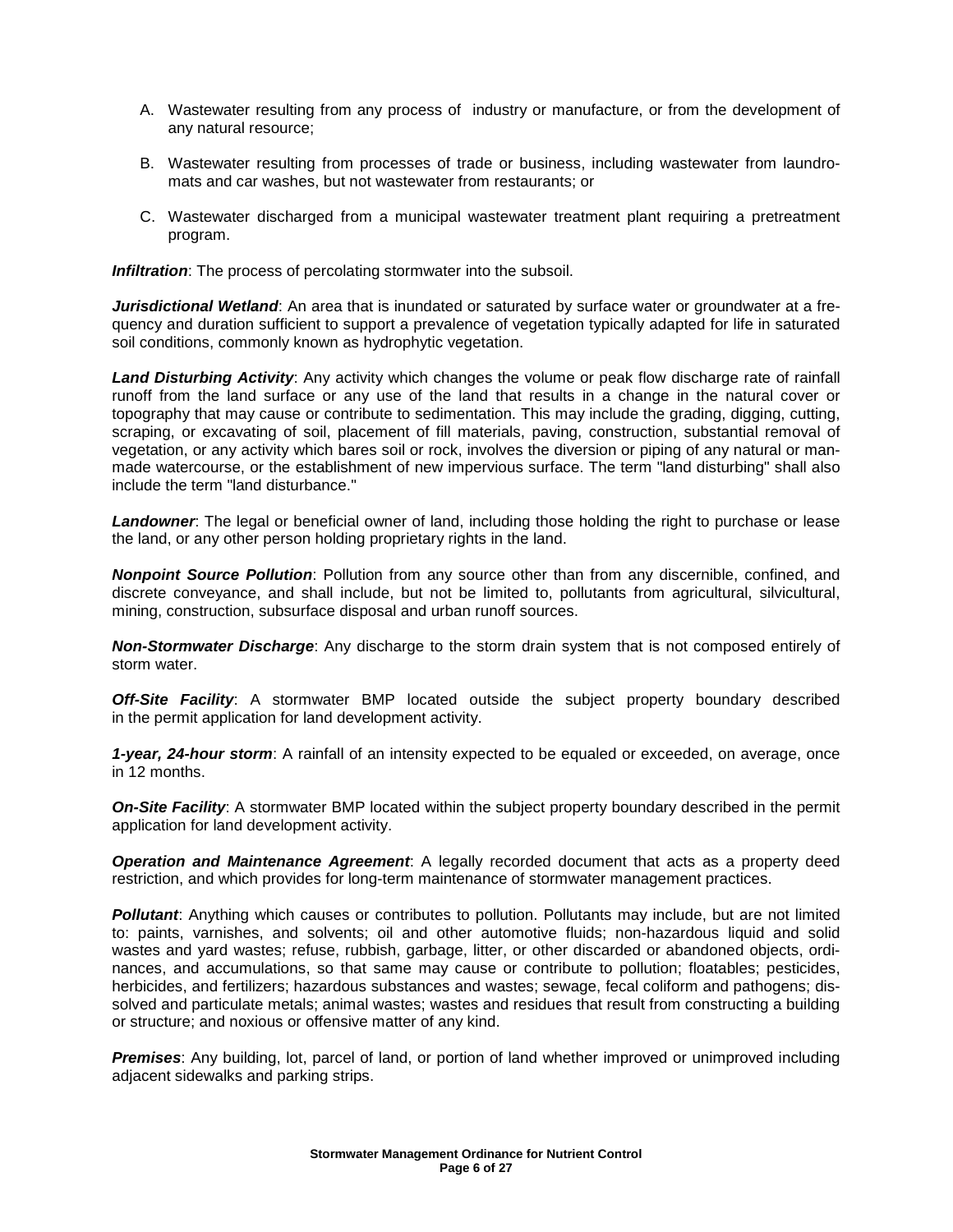**Qualified Professional**: A professional licensed and/or registered in the state of North Carolina performing services only in their areas of competence.

**Recharge**: The replenishment of underground water reserves.

**Redevelopment**: Any rebuilding activity other than a rebuilding activity that:

- A. Results in no net increase in built-upon area, and
- B. Provides equal or greater stormwater control than the previous development.

**Riparian Area**: An area that is adjacent to a body of water.

**Stop Work Order**: An order issued which requires that all construction activity on a site be stopped.

**Stormwater**: Any surface flow, runoff, and drainage consisting entirely of water from any form of natural precipitation, and resulting from such precipitation.

**Stormwater Administrator**: A Pitt County staff person appointed by the County Manager.

**Stormwater Management**: The use of structural or non-structural practices that are designed to reduce stormwater runoff pollutant loads, discharge volumes, peak flow discharge rates and detrimental changes in stream temperature that affect water quality and habitat.

**Stormwater Permit:** A permit issued by the Stormwater Administrator.

**Stormwater Retrofit**: A stormwater management practice designed for an existing development site that previously had either no stormwater management practice in place or a practice inadequate to meet the stormwater management requirements of the site.

**Stormwater Runoff:** Flow on the surface of the ground, resulting from precipitation.

**Stormwater Treatment Practices (STPs)**: Measures, either structural or nonstructural, that are determined to be the most effective, practical means of preventing or reducing point source or nonpoint source pollution inputs to stormwater runoff and water bodies.

**Technical Review Committee**: A Pitt County committee appointed by the Board of County Commissioners to assist the Stormwater Administrator with administration and enforcement of this Ordinance.

**Wastewater**: Any water or other liquid, other than uncontaminated storm water, discharged from a facility.

**Watercourse**: A permanent or intermittent stream or other body of water, either natural or man-made, which gathers or carries surface water.

**Waters**: Any stream, river, brook, swamp, lake, sound, tidal estuary, bay, creek, reservoir, waterway, or other body or accumulation of water, whether surface or underground, public or private, or natural or artificial, that is contained in, flows through, or borders upon any portion of this State, including any portion of the Atlantic Ocean over which the State has jurisdiction.

### **Section 12. Inspection, Enforcement and Civil Penalties**

A. Authority to Enter. Agents and officials of Pitt County shall have the right to enter property at all reasonable times to inspect sites subject to the requirements of this Ordinance to determine whether the development, BMPs, discharges and/or other activities on the property conform to the standards and requirements as set out herein. No person shall obstruct, delay, hamper, or in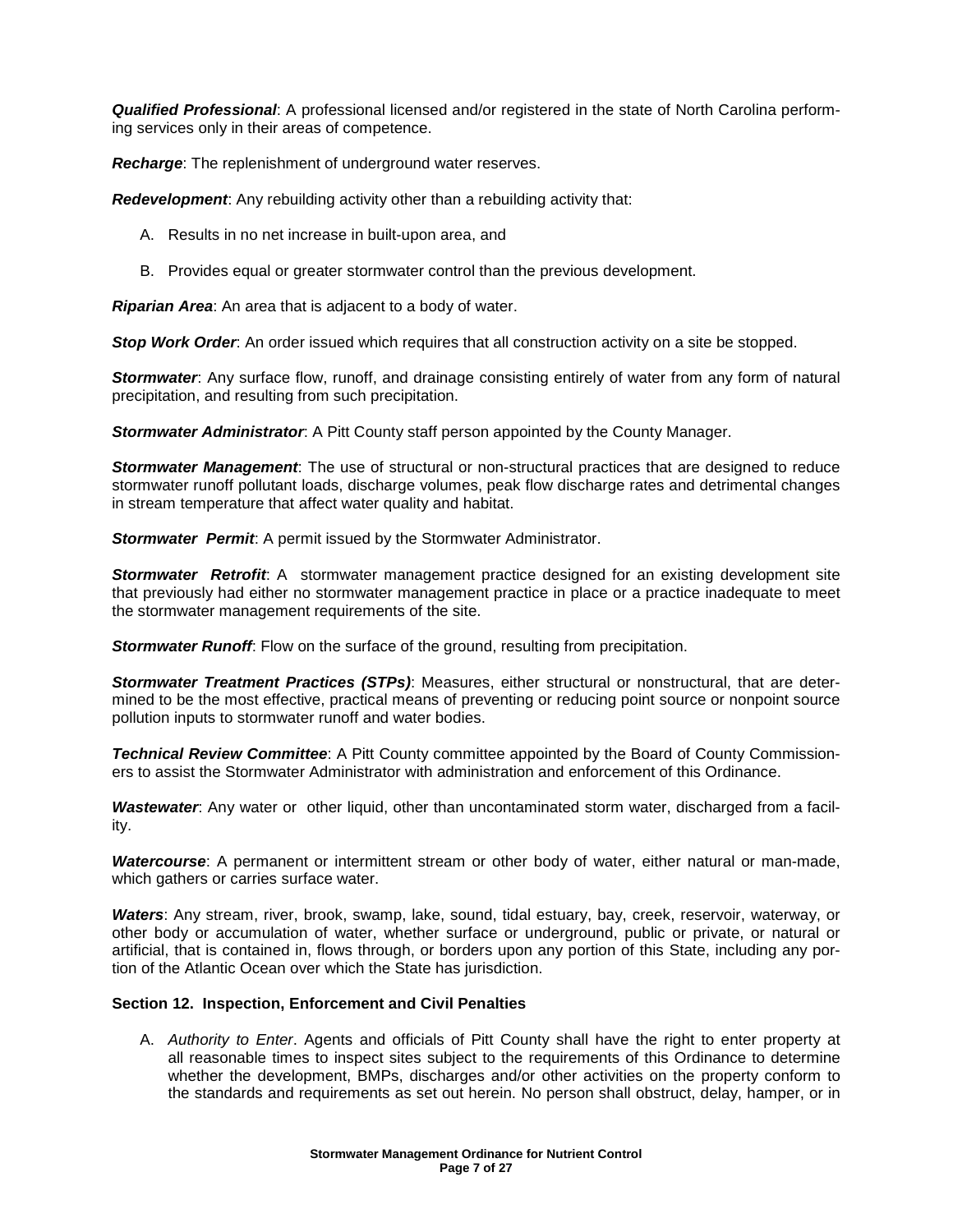any way interfere with a county agent or official while in the process of carrying out their duties under this Ordinance.

- B. Inspection of Stormwater Facilities. Inspection programs may be established on any reasonable basis, including but not limited to: routine inspections; random inspections; inspections based upon complaints or other notice of possible violations; inspection of drainage basins or areas identified as higher than typical sources of sediment or other contaminants or pollutants; inspections of businesses or industries of a type associated with higher than usual discharges of contaminants or pollutants or with discharges of a type which are more likely than the typical discharge to cause violations of state or federal water or sediment quality standards or a NPDES stormwater permit; and joint inspections with other agencies inspecting under environmental or safety laws. Inspections may include, but are not limited to: reviewing maintenance and repair records; sampling discharges, surface water, groundwater, and material or water in drainage control facilities; and evaluating the condition of drainage control facilities and other stormwater treatment practices.
- C. Remedies. The provisions of this Ordinance may be enforced by one, all, or a combination of the remedies authorized and prescribed herein including civil penalties, criminal penalties, injunctive relief stop work orders, permit revocation, restoration, and abatement.
- D. Notice(s) of Violation(s) and Penalties for Noncompliance.
	- 1. Any person who violates any of the provisions of this Ordinance, or rules or orders adopted or issued pursuant to this Ordinance shall be subject to a civil penalty. The maximum civil penalty for a violation is five thousand dollars (\$5000.00) per day/violation. The maximum civil penalty for a violation of a stop-work order is five thousand dollars (\$5000.00). No penalty shall be assessed until the person alleged to be in violation has been notified of the violation. If, after the allotted time period has expired, the violator has not completed corrective actions, a civil penalty may be assessed from the first day the violation is detected. However, no time period for compliance need be given for obstructing, hampering or interfering with an authorized representative while in the process of carrying out his official duties. Each day of continuing violation shall constitute a separate violation.
	- 2. The Technical Review Committee (TRC) shall determine the amount of the civil penalty to be assessed under this Subsection and shall notify the person who is assessed the civil penalty of the amount of the penalty and the reason for assessing the penalty. In determining the amount of the penalty, the Committee shall consider the following criteria:
		- a. Severity of the Violation;
		- b. Degree and extent of harm;
		- c. Type of violation;
		- d. Duration;
		- e. Cause;
		- f. Extent of any damage which may have resulted;
		- g. Effectiveness of action taken by violator;
		- h. Adherence to plan submitted by violator;
		- i. Effectiveness of plan (if applicable) submitted by violator;
		- j. Cost of rectifying any damage;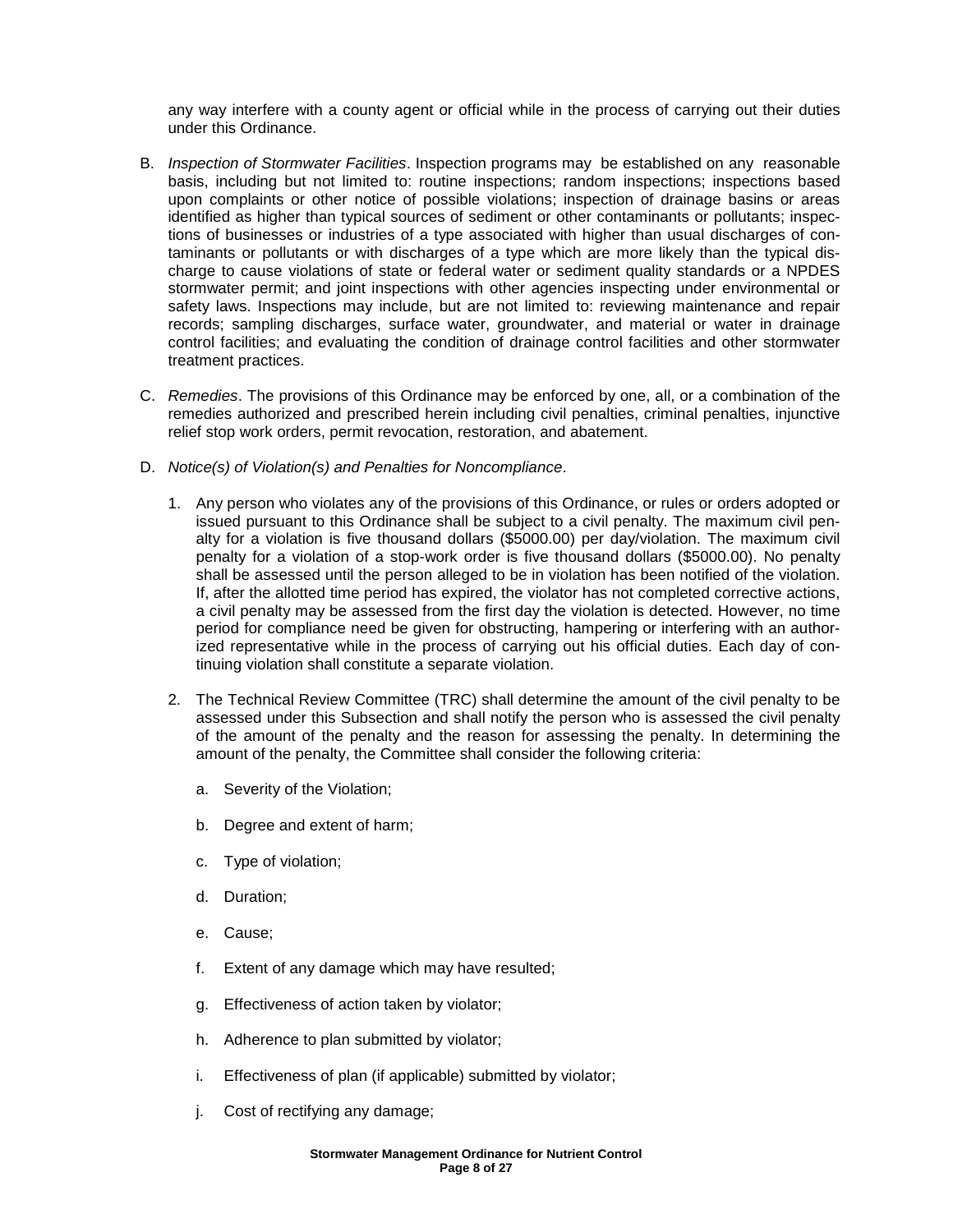- k. The violator's previous record in complying with the rules of the Ordinance;
- l. Estimated cost of installing and/or maintaining corrective measures;
- m. Staff investigative costs;
- 3. The Notice of Assessment shall direct the violator to either pay the assessment or contest the assessment, within 30 days after receipt of the notice of assessment, by written demand for an appeal. An appeal on a civil penalty shall be conducted at the next available Board of Adjustment meeting. The Board of Adjustment shall render its final decision on the civil penalty within (30) days of consideration of the written demand for an appeal. Appeal from the final decision of the Board of Adjustment shall be to the Superior Court. Where the Stormwater Administrator determines that the period of time stated in the notice of violation is not sufficient for abatement based upon the work required or consent agreement, the Stormwater Administrator may amend the notice of violation to provide for additional time not to exceed sixty calendar days from the date of the initial notice. The Board of Adjustment shall have the authority to extend this deadline for those cases where such time extension is proven to this Board to be required due to the complexity and/or severity of the violation. Such extension shall be granted as a result of an appeal of the deadline established by the stormwater administrator. Violations which are an imminent threat to public health, safety, and/or welfare shall not be granted an extension.
- 4. If payment is not received within 30 days after demand for payment is made, the County of Pitt may institute a civil action to recover the amount of the assessment. The civil action may be brought to Superior Court. Such civil actions shall be filed within three (3) years of the date the assessment was due. An assessment that is not contested is due when the violator is served with a notice of assessment. An assessment that is contested is due at the conclusion of the administrative and judicial review of the assessment.
- 5. If a violation is repeated within a two-year period from the date of the initial violation, it shall be considered to be a continuation of the initial violation and shall be subject to additional penalties and remedies as set forth in this section. A repeat violation is one which is identical to or reasonably similar to a previous violation for which the county has issued a notice of violation or civil citation.
- E. Criminal Penalties. Any person who violates any provision of this Ordinance, any order issued pursuant to this Ordinance, or any condition of an approved permit shall be guilty of a misdemeanor punishable by fines and/or imprisonment as determined by the court.
	- 1. Civil penalties collected pursuant to this Ordinance shall be credited to the general fund of Pitt County as nontax revenue.
	- 2. Any person who knowingly or willfully violates any provision of this Ordinance, or rule or order adopted or issued pursuant to this Ordinance, or who knowingly or willfully initiates or continues an illegal discharge and/or connection shall be guilty of a Class 3 misdemeanor which may include a fine.
- F. Injunctive Relief. Whenever the County has reasonable cause to believe that any person is violating or threatening to violate any provision of this Ordinance, any order issued pursuant to this Ordinance, or any condition of an approved permit, the County may initiate a civil action in local superior court to restrain the actions of such person that would constitute a violation. Upon finding that such violation has occurred or is threatened to occur, the court may issue any order of abatement or action necessary to insure compliance with this Ordinance. The institution of an action for injunctive relief shall not relieve any party to the proceeding from any civil or criminal penalty prescribed herein.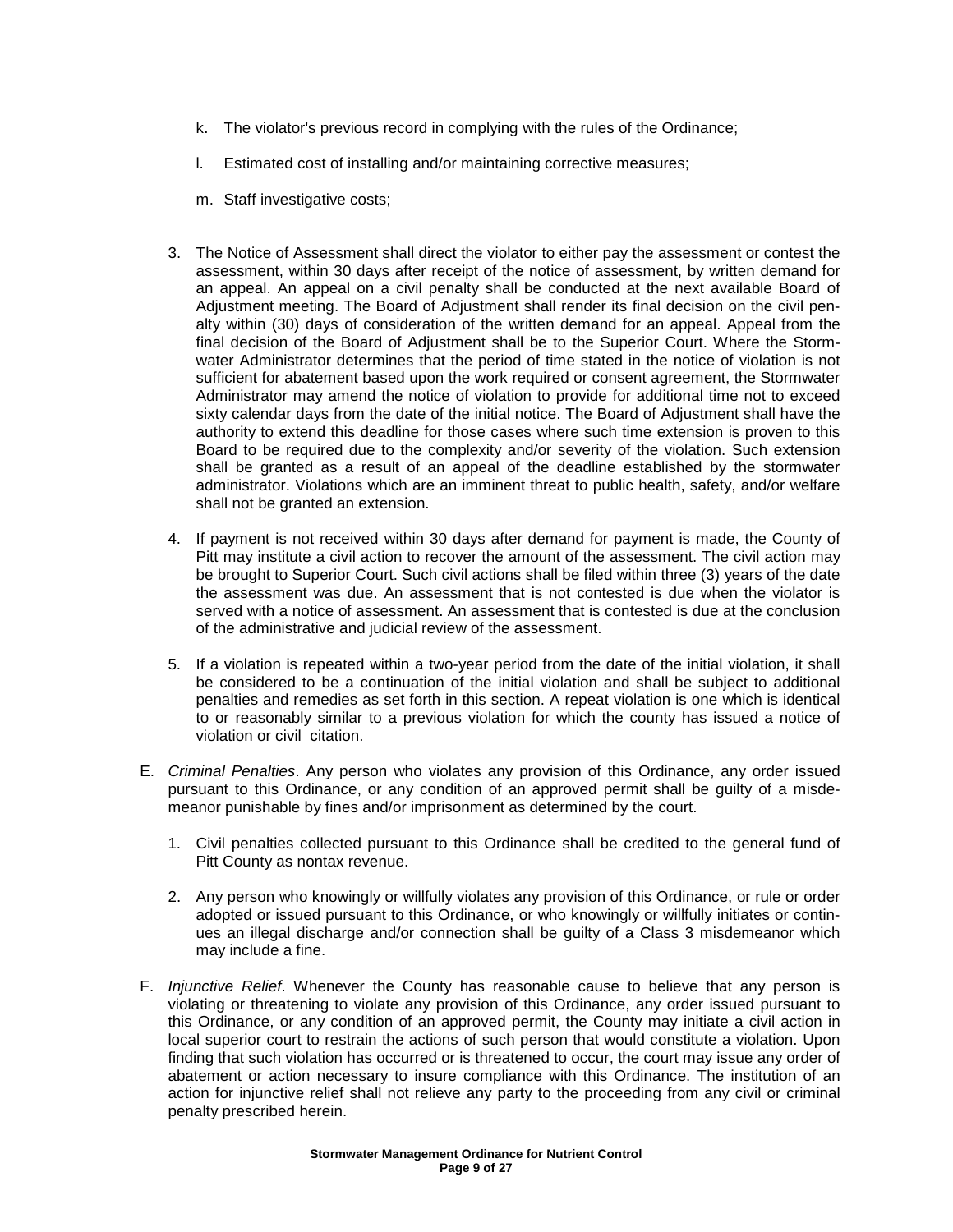- G. Stop Work Order. Whenever it is determined that work is proceeding without a valid stormwater permit, that work is proceeding in a manner inconsistent with a valid stormwater permit, or that work while proceeding according to a valid permit is insufficient to meet the requirements of this Ordinance, the Stormwater Administrator may issue a stop work order. The order shall be in writing, directed to the person doing the work and shall state the specific work to be stopped, the specific reasons therefore, and the conditions under which the work may be resumed. An appeal from a stop work order may be filed with the Stormwater Administrator as set out herein. This appeal must be heard by the Board of Adjustment at its next available meeting.
- H. Revocation of Permits. Any permit issued pursuant to this Ordinance may be revoked by the Stormwater Administrator at any time for one or more of the following reasons:
	- 1. Failure to comply with an approved permit;
	- 2. The discovery of false, incomplete, or erroneous information submitted as part of the permit application;
	- 3. Failure to allow reasonable and timely access to the property for any and all inspections deemed by the County to be necessary to insure compliance with this Ordinance;
	- 4. The discovery that a permit was mistakenly issued.
- I. Restoration. Any person who violates any provision of this Ordinance, any order issued pursuant to this Ordinance, or any approved stormwater permit shall be, in addition to all other remedies, subject to site restoration. The Stormwater Administrator shall take into consideration the nature and extent of the violation, the impact upon the land, public health and safety and any other factors he deems necessary in determining whether or not restoration shall be required. If the Stormwater Administrator determines that restoration is required, the violator shall restore all land, water, and vegetation affected by the violation to its condition prior to the violation except that whenever the prior condition is unknown or disputed the Stormwater Administrator shall determine the extent of restoration required. Whenever trees are removed in violation of this Ordinance, new trees shall be planted at a rate of nine inches of tree circumference for every one hundred square feet of disturbed area. All replacement trees shall be native woodland species suited to the growing conditions of the planting area. In setting the time limits for restoration, the Stormwater Administrator shall take into account the quantity of work required, planting seasons, and the consequences of delay.
- J. Abatement. Whenever a violation of this Ordinance for which a notice of violation has been sent remains uncorrected after the appeal rights of the violator have been forfeited or exhausted and such violation has been determined by the Stormwater Administrator to be dangerous or prejudicial to the public health, the County shall have the authority to remove, abate, or remedy the violation. The expense of this action including administrative costs shall be billed to the person in violation of this Ordinance and, if not paid, shall be a lien upon the land or premises where the violation occurred and shall be collected as unpaid taxes.
- K. Continuing Violations. Each day of violation shall constitute a separate and distinct violation subject to any and all remedies set forth herein.

### **Section 13. Variances and Appeals**

### A. Appeals.

1. The Board of Adjustment shall hear and decide appeals from any order, requirement, decision, or determination made by the Technical Review Committee or Stormwater Administrator pertaining to this Ordinance.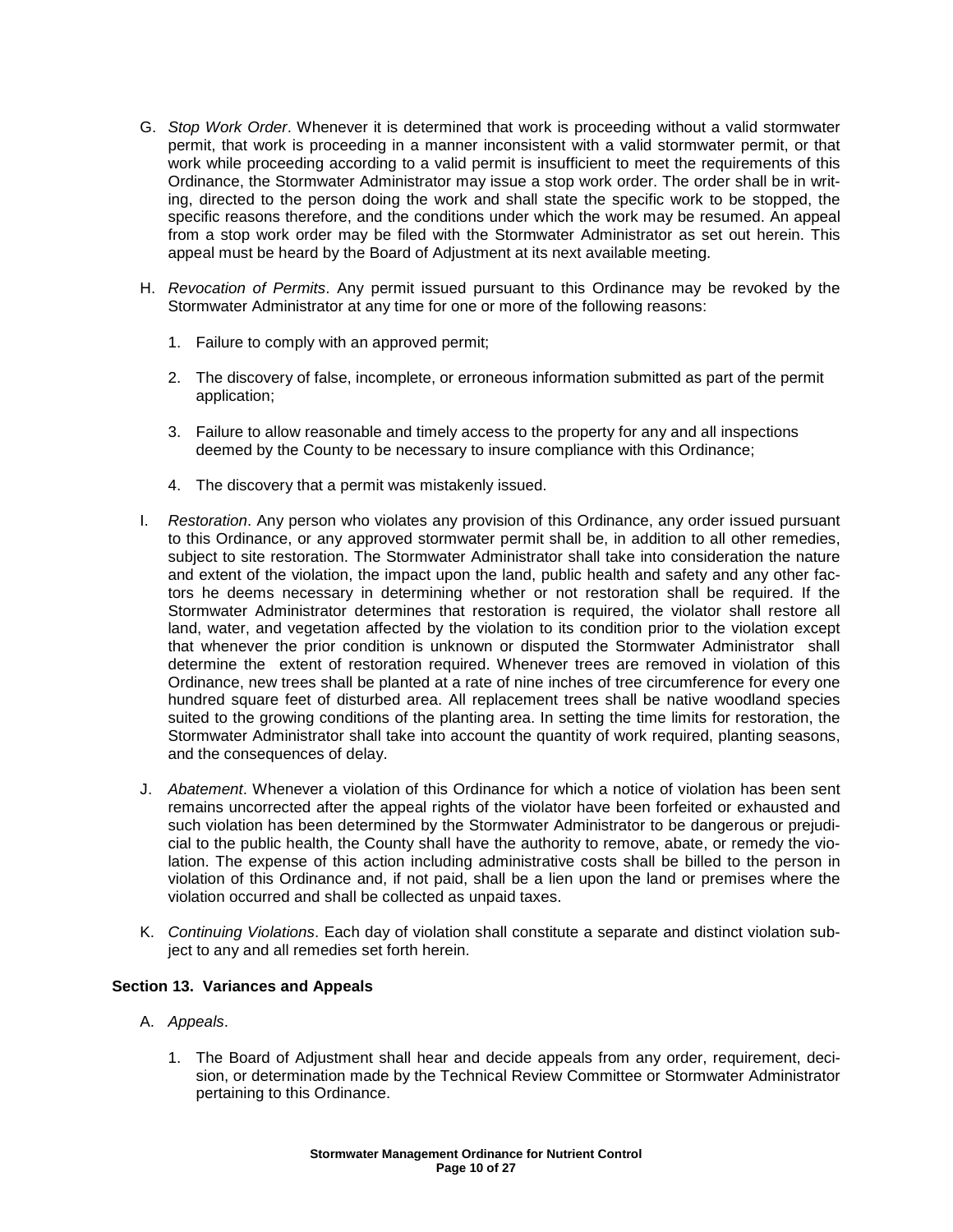- 2. An appeal may be taken by any person aggrieved by any order, requirement, decision or determination made by the Technical Review Committee or Stormwater Administrator. An appeal to the Board of Adjustment shall be made within twenty days of the order, requirement, decision, or determination made by Technical Review Committee or Stormwater Administrator.
- 3. An appeal, specifying the grounds thereof, shall be filed with the Stormwater Administrator. Once an appeal is filed, the Stormwater Administrator shall forward all papers with reference to the case to the Board of Adjustment.
- 4. The Board of Adjustment may reverse or affirm, in whole or in part, or may modify the order, requirement, decision, or determination with reference to the appeal.
- B. Variances.
	- 1. When practical difficulties or unnecessary hardships would result from carrying out the strict letter of this Ordinance, the Board of Adjustment shall have the power to vary or modify any of the regulations or provisions of this Ordinance so the spirit of the Ordinance shall be observed, public safety and welfare secured, and substantial justice done.
	- 2. Anyone requesting a variance shall file such with the Stormwater Administrator on a form provided by the Stormwater Administrator. Applications shall be filed at least ten days prior to the Board of Adjustment meeting at which it will be heard. After filing, the request shall be heard at the next available Board of Adjustment meeting.
	- 3. The Board of Adjustment, in considering an application for a variance, shall not consider the following as grounds for granting a variance:
		- a. The use of land or structures in the County that are not in compliance with the requirements of this Ordinance.
		- b. The fact that property may be used more profitably.
	- 4. The Board of Adjustment, before granting a variance, shall make all of the following findings:
		- a. There are practical difficulties or unnecessary hardships in the way of carrying out the strict letter of the Ordinance. This shall be construed to mean:
			- i. If the property owner complies with the provisions of this Ordinance, he can secure no reasonable return from, nor make reasonable use of, his property;
			- ii. The hardship results from the application of the requirements of this Ordinance;
			- iii. The hardship is suffered by the applicant's property;
			- iv. The hardship is not the result of the applicant's own actions;
			- v. The hardship is peculiar to the applicant's property, rather than one shared by many surrounding properties.
		- b. That the variance is in harmony with the general purpose and intent of the Ordinance and preserves its spirit.
		- c. That in granting of the variance, the public safety and welfare have been assured and substantial justice has been done.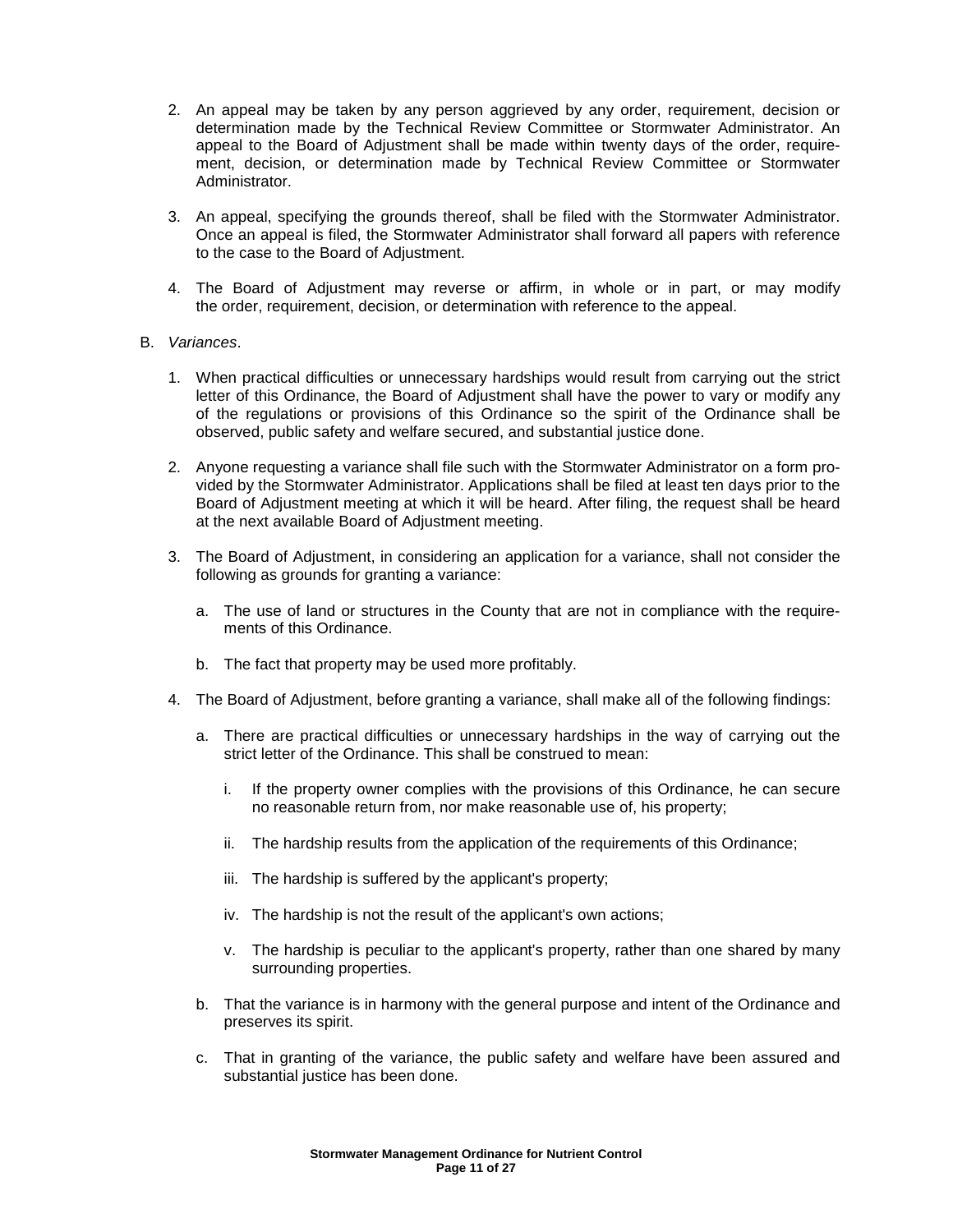- d. That the reasons set forth in the application justify the granting of a variance, and that the variance is the minimum one that will make possible the reasonable use of land or structures.
- 5. The Board of Adjustment, in granting a variance, may prescribe appropriate conditions and safeguards in conformity with this Ordinance. Violation of such conditions and safeguards, when made a part of the terms under which a variance is granted, shall be deemed a violation of this Ordinance.
- C. Amendments.
	- 1. Authority. The Board of Commissioners shall have the authority to amend the text of this Ordinance. However, under no circumstances shall the County amend, supplement or change these regulations so as to cause them to violate 15A NCAC 2B .0258, as adopted and amended by the N.C. Environmental Management Commission.
	- 2. Initiation. Any amendment to the text may be initiated by the Board of Commissioners, the staff, and any citizen or agent thereof upon filing an official petition including a complete application.
	- 3. Application. A petition for amendment to the text of this Ordinance shall consist of:
		- a. A written justification for the requested amendment including consistency of the proposal with the state rule.
		- b. All appropriate fees.
		- c. Any other information deemed necessary by the Stormwater Administrator.
	- 4. Hearing. The Board of Commissioners may refuse to call for a public hearing on any petition for amendment to the text for any reason or no reason. Notice of public hearings required under these regulations shall be in accordance with the North Carolina General Statutes. The hearing shall be conducted in accordance with rules and procedures established by the Board of Commissioners.
	- 5. Decision. The Board of Commissioners may modify any proposed text amendment upon adoption of an Ordinance enacting the amendment, without the withdrawal or modification of the petition or further public hearings, when, in the opinion of the Board, such a change would not require a separate public hearing.
	- 6. NC DWQ Review and Approval. All text amendments shall be submitted to NC DWQ for formal review and approval. The effective date of any amendment to this Ordinance shall not be set earlier than the date such amendment is approved by NC DWQ.
- D. Withdrawal or Amendment of Petition.
	- 1. A petition filed according to this Section may be withdrawn by the petitioner at any time up to the public notice of the date of the public hearing on the petition.
	- 2. If the petitioner wishes to withdraw the petition after the notice of the public hearing, the petitioner may file a written request to withdraw with the Stormwater Administrator. On the date scheduled for the hearing, the appropriate Board may approve the request for withdrawal if it finds that there are substantial circumstances favoring the withdrawal and that the withdrawal will not be detrimental to the interests of any citizens affected by the petition.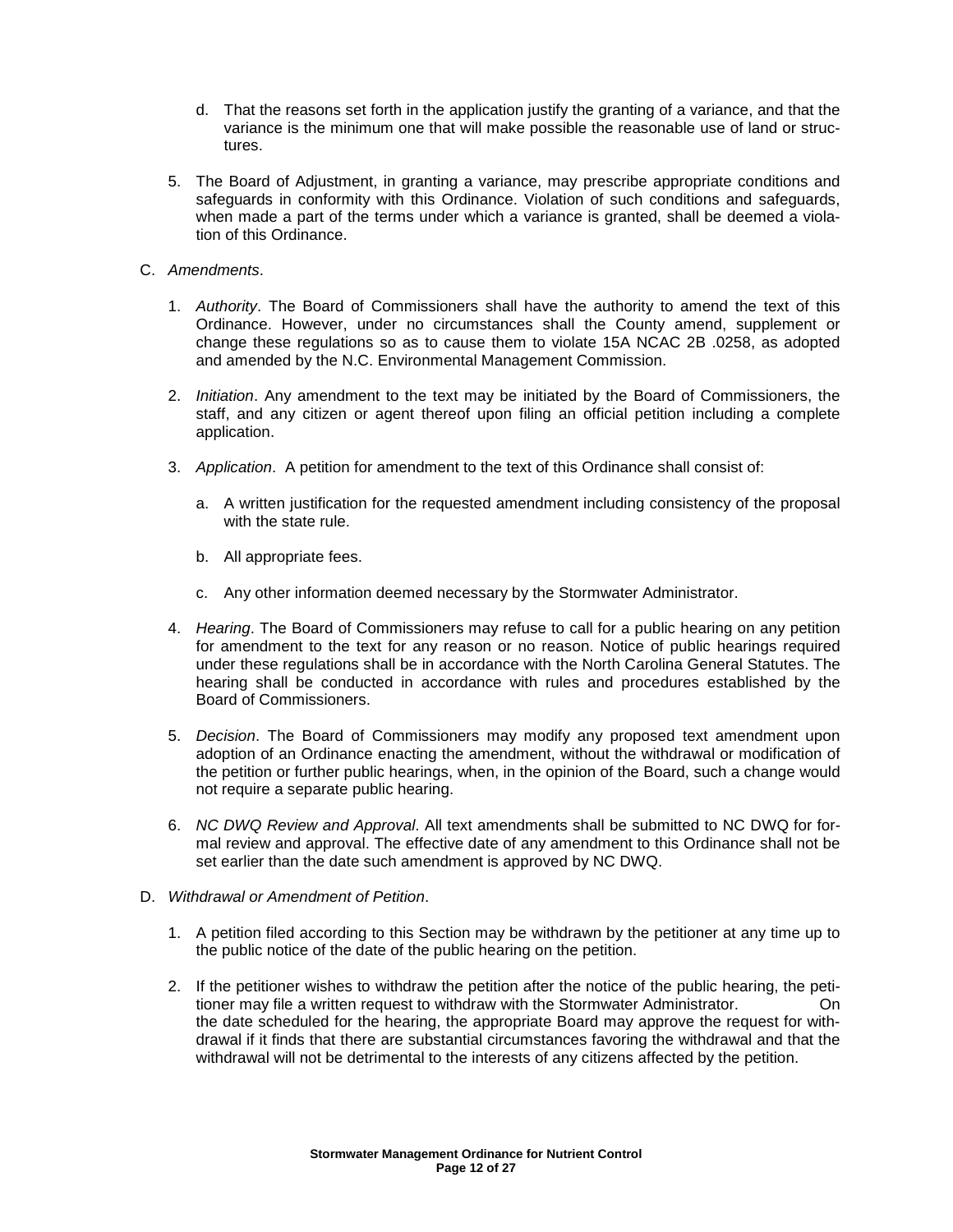- 3. Once the petition has been filed, the petitioner shall not be allowed to amend it except by request to the Board at the public hearing. No changes to the petition shall be accepted prior to the public hearing.
- 4. If the Board hearing the petition deems any amendment to be a substantial change to the petition, it shall defer action on the petition for thirty days to allow interested parties the opportunity to comment on the amendment to the petition.
- E. Affect of Denial.
	- 1. Any request denied by the Board of Commissioners may be appealed to the local superior court by proceedings in the nature of certiorari within thirty days after the decision of the Board is filed in the office of the Stormwater Administrator.
	- 2. Any petition under this Section which is denied may not be resubmitted unless, in the opinion of the Stormwater Administrator, substantial changes to the request result in a new petition before the Board.

# **Part 2. Establishment of Stormwater Controls**

### **Section 14. Exceptions to this Part**

- A. Activities undertaken during an emergency except that such activities, if resulting in anything other than short term temporary stormwater impacts, shall, if otherwise required by this Ordinance, meet all of the requirements of this part after such emergency.
- B. Any of the activities listed within 15A NCAC 2B .0259 as exempt shall not be made to comply with the buffer requirements established herein.
- C. Any project for which a variance has been granted by DWQ to the buffer requirements in accordance with 15A NCAC 2B .0259(9).
- D. Any project for which vested rights have been determined to exist by DWQ in accordance with 15AA NCAC 2B .0259.
- E. Any project for which the vesting provisions of Section 7 of this Ordinance have been determined to exist.

### **Section 15. Permit Procedures, Requirements and Approvals**

- A. Permit Required. No person shall receive any permit for land development or land disturbing activity without first meeting the requirements of this Part and receiving a stormwater permit prior to commencing the proposed activity unless specifically excluded from the requirements of this Ordinance.
- B. Application Requirements.
	- 1. Any person desiring a stormwater permit shall submit a permit application to the Stormwater Administrator on a form provided by Pitt County for that purpose.
	- 2. Unless otherwise excepted by this Ordinance, a permit application must be accompanied by the following in order for the permit application to be considered:
		- a. Six copies of a stormwater management plan and all required items necessary to complete a review;
		- b. Two copies of an operation and maintenance agreement; and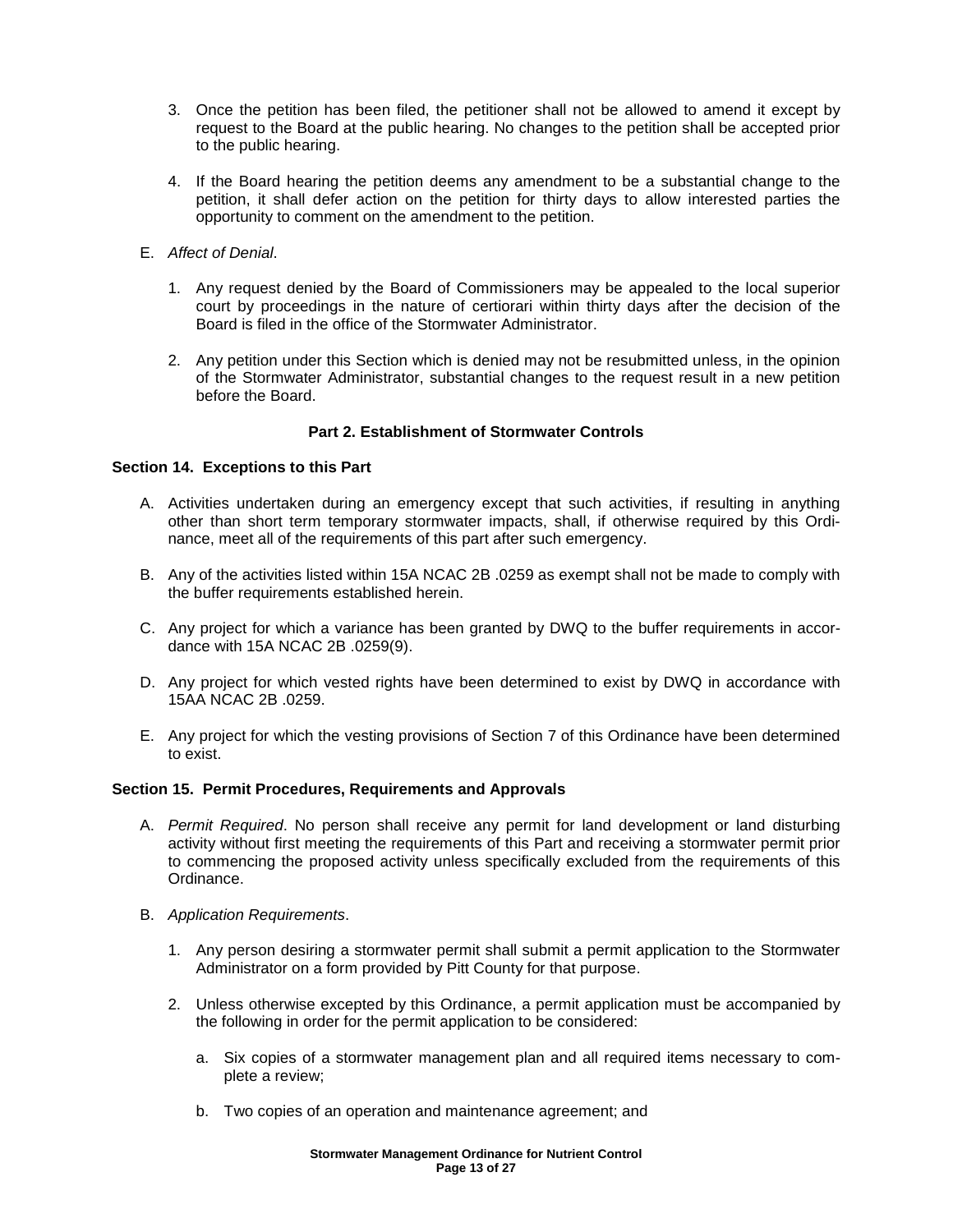- c. A non-refundable permit review fee.
- C. Application Procedure.
	- 1. Applications for a stormwater permit shall be filed with the Stormwater Administrator during regular business hours, at least 20 working days prior to the next TRC meeting, if to be considered at that time.
	- 2. Any applicant claiming a variance to one or more requirements of this Ordinance shall submit evidence of valid approval of such variance at the time of permit application and any applicable fees.
- D. Stormwater Management Plan Requirements.
	- 1. All plans shall be prepared and sealed by a qualified professional who also certifies under seal that the plan, including engineering detail, conforms to the minimum requirements established by this Ordinance.
	- 2. All plans shall include a site plan, which at a minimum, clearly indicates the following features unless the Stormwater Administrator determines that certain elements are not appropriate or are unnecessary for a particular application:
		- a. Title, scale, north arrow, date, and name of person preparing the plan;
		- b. The entire area of development and existing built-upon area on the site;
		- c. Existing and proposed structures and impervious surfaces;
		- d. The location of any watercourses or surface water bodies;
		- e. The location, extent and dimensions of all existing and proposed stormwater conveyances on and immediately adjacent to the development site;
		- f. Existing and proposed buffer areas;
		- g. Existing and proposed open space;
		- h. Existing and proposed topography using two foot contours;
		- i. Existing and proposed structural BMPs;
		- j. The extent of existing vegetation;
		- k. Acreages of the various proposed land covers (e.g. pervious, impervious, managed open space, etc.);
		- l. Parcel number (s) of proposed project;
		- m. Any other information that the Stormwater Administrator needs in order to determine compliance with these regulations; and
		- n. Ownership and use of the proposed site and all surrounding properties;
	- 3. All plans shall clearly demonstrate protection of and diffuse flow through buffer areas.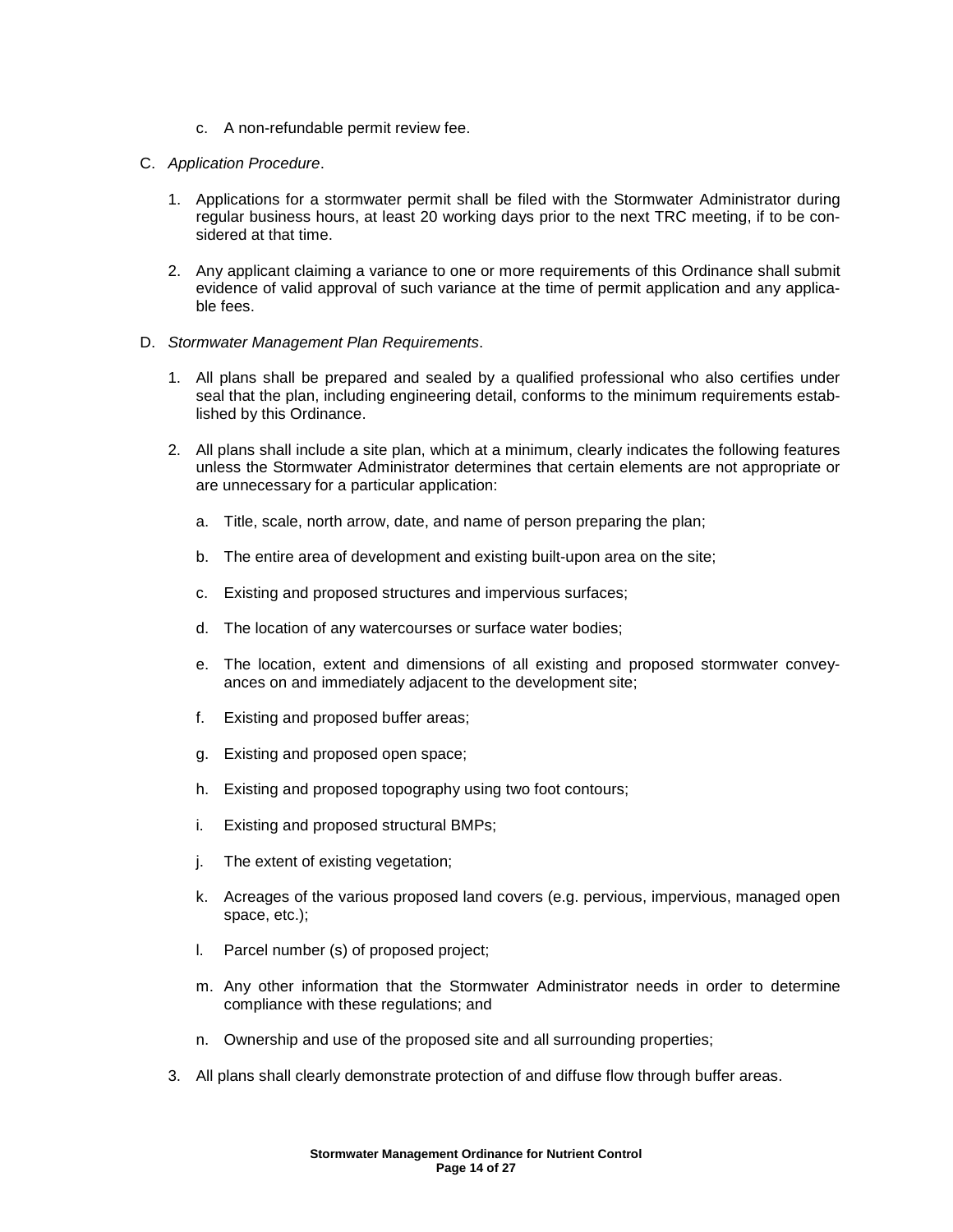- 4. All plans shall include nutrient calculation worksheets and peak flow calculations. Forms and formulas for calculating nutrient load and peak flow are available at the office of the Stormwater Administrator.
- 5. All plans shall include data, site plans, and information necessary to support a proposed offsite approach, if applicable.
- 6. All plans shall include a landscaping plan which clearly shows the extent of undisturbed vegetation and the location, species, number, and planting characteristics (including height at time of planting, spacing, etc.) of proposed vegetation. The plan must also describe the vegetative stabilization and management techniques to be used at the site after construction is completed, who will be responsible for the maintenance of vegetation, and what practices will be employed to ensure that adequate vegetative cover is preserved.
- 7. All plans shall include engineering detail for each structural BMP, including calculations, sufficient to determine compliance with this ordinance.
- E. Permit Review and Approval Procedure.
	- 1. A copy of the permit application, plan and other documentation necessary to complete the plan review shall be forwarded to the Pitt County Technical Review Committee for review. The Committee shall have forty-five (45) working days to review the application from the date of submittal and shall forward all comments to the Stormwater Administrator. Review of all applications that require stormwater BMPs shall involve a qualified professional capable of designing the BMPs under review.
	- 2. At the appointed date, on or before forty-five (45) working days from the completed submittal, the TRC shall approve, approve with conditions, or deny the permit application.
	- 3. If the permit application is denied, the Stormwater Administrator shall provide written comments to the applicant explaining the reason(s) for denial.
	- 4. If the permit application is approved by the Technical Review Committee, a stormwater permit shall be issued.
	- 5. A previously denied permit application may not be resubmitted for consideration unless the Stormwater Administrator determines that material facts, either in the Ordinance or the application, have changed significantly enough to warrant reconsideration.
- F. Permit Duration. Permits issued under this Section shall be valid for a period of two years from the date of issuance unless a valid building permit has been issued and maintained for the site or the permit has been revoked by Pitt County. If after two years the permitted activity has not begun nor a valid building permit secured, the stormwater permit shall expire.
- G. Permit Amendments. Once an applicant has received a stormwater permit, any minor change or alteration to the site, as determined by the Stormwater Administrator, that is inconsistent with the approved permit shall require an amendment to the approved permit. Any major change or alteration to the site, as determined by the Stormwater Administrator, shall require the owner to submit a new stormwater permit application to the Stormwater Administrator for review and approval. Until such amendment or new permit have been approved, no work inconsistent with the original permit shall be commenced.

### **Section 16. Nutrient Reduction Requirements**

A. The nitrogen export contributed by the proposed new development activity shall not exceed 4.0 pounds per acre per year.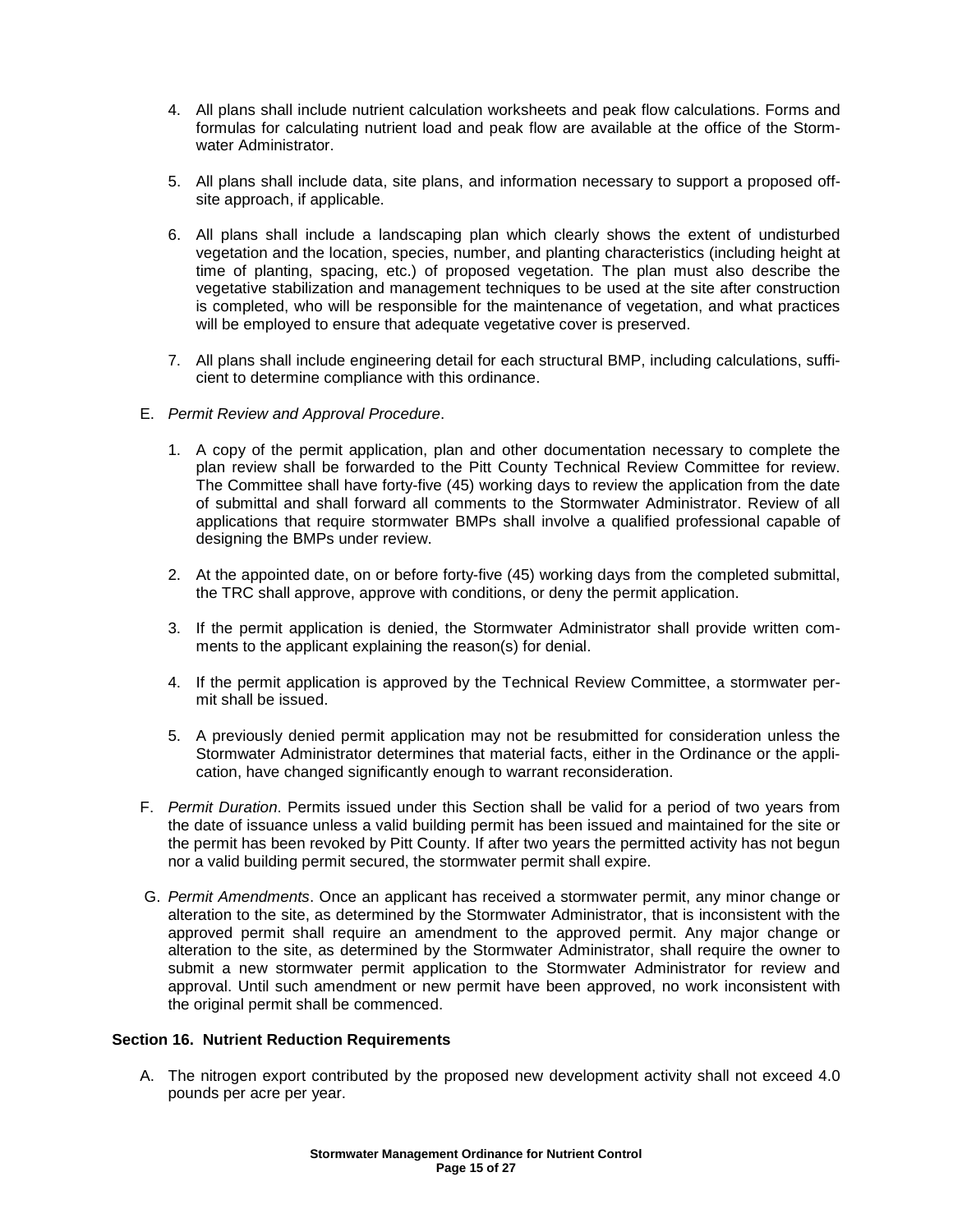- B. The phosphorus export contributed by the proposed new development activity shall not exceed 0.4 pounds per acre per year.
- C. For residential developments, if the computed nitrogen export is greater than 4.0 pounds per acre per year but less than 6.0 pounds per acre per year, then the applicant may either:
	- 1. Install BMPs onsite to remove the excess nitrogen to achieve the required maximum loading;
	- 2. Provide treatment of an offsite developed area that drains to the same stream to achieve the same nitrogen mass loading reduction that would have occurred onsite;
	- 3. Pay a one-time offset payment to the North Carolina Ecosystem Enhancement Program's Riparian Buffer Restoration Fund using the applicable nitrogen and phosphorous offset payment calculations specified in the Nutrient Offset Payments Rule (15A NCAC 02B. 0240).

If computed nitrogen export is 6.0 pounds per acre per year or greater, then the applicant must use on-site BMPs to reduce nitrogen export to below 6.0 pounds at which point he may choose either of the strategies listed above to further reduce it to 4.0 pounds or less per acre per year.

- D. For non-residential developments, if the computed nitrogen export is greater than 4.0 pounds per acre per year but less than 10.0 pounds per acre per year, then the applicant may either:
	- 1. Install BMPs onsite to remove the excess nitrogen to achieve the required maximum loading, or
	- 2. Provide treatment of an offsite developed area that drains to the same stream to achieve the same nitrogen mass loading reduction that would have occurred onsite.
	- 3. Pay a one-time offset payment to the North Carolina Ecosystem Enhancement Program's Riparian Buffer Restoration Fund using the applicable nitrogen and phosphorous offset payment calculations specified in the Nutrient Offset Payments Rule (15A NCAC 02B. 0240).

If computed nitrogen export is 10.0 pounds per acre per year or greater, then the applicant must use on-site BMPs to reduce nitrogen export to below 10.0 pounds at which point he may choose either of the strategies listed above to further reduce it to 4.0 pounds or less per acre per year.

- E. Nutrient loading shall be calculated on worksheets provided by Pitt County.
- F. Redevelopment projects that replace or expand existing structures or improvements and that result in a net increase in built-upon area shall achieve a 30% reduction in nitrogen loading and no increase in phosphorus loading relative to the previous development. Such projects may achieve these loads through onsite or offsite measures or some combination thereof.
- G. Multi-family residential, commercial, industrial, and institutional projects may choose to achieve all of this reduction by providing treatment of off-site developed areas.

### **Section 17. Peak Runoff Control Requirements**

- A. All new development is required to control peak discharge rate from the site for the 1-year, 24 hour storm to predevelopment levels to avoid contributing to erosion to the stream channel.
- B. Peak flow shall be calculated according to one of the approved methods listed and using all appropriate values assigned in the Pitt County Stormwater Program Plan.
- C. Peak flow control is not required for developments that meet one or more of the following requirements: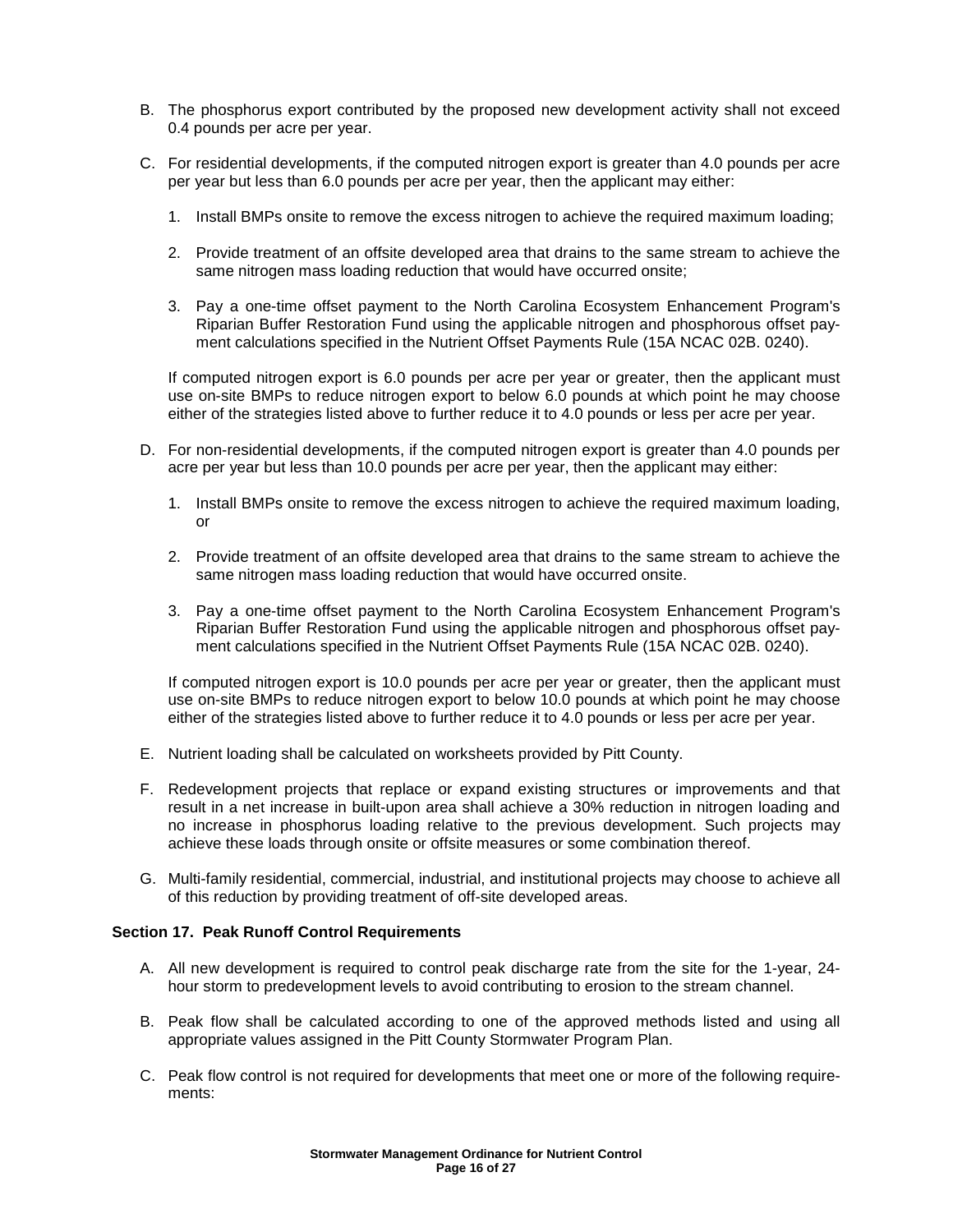- 1. The increase in peak flow between pre- and post-development conditions does not exceed ten percent, or
- 2. The proposed new development meets all of the following criteria: overall impervious surface is less than fifteen percent and the remaining pervious portions of the site are utilized to the maximum extent practical to convey and control the stormwater runoff.
- 3. Pitt County may exempt development in specific locations if such locations are prone to flooding and controlling peak flow will aggravate the flooding problems.

#### **Section 18. Buffer Requirements**

- A. All developments shall be in full compliance with the buffer requirements as established by 15A NCAC 2B .0259 prior to occupancy or use of land or structures.
- B. In accordance with 15A NCAC 2B .0259, buffer areas shall be defined as consisting of two zones:
	- 1. Zone 1 shall consist of a vegetated area that is undisturbed except as allowed in 15A NCAC 2B .0259(6). The location of Zone 1 shall begin at the most landward limit of:

the normal high water level;

the normal water level; or

the landward limit of coastal wetlands as defined by the Division of Coastal Management;

and extend landward a distance of 30 feet, measured horizontally on a line perpendicular to the surface water, whichever is more restrictive.

- 2. Zone 2 shall consist of a stable, vegetated area that is undisturbed except as allowed in 15A NCAC 2B .0259(6). Grading and revegetating Zone 2 is allowed provided that the health of the vegetation in Zone 1 is not compromised. Zone 2 shall begin at the outer edge of Zone 1 and extend landward 20 feet as measured horizontally on a line perpendicular to the surface water.
- 3. The combined width of Zones 1 and 2 shall be 50 feet on all sides of the surface water.
- C. Diffuse flow of runoff shall be maintained in the riparian buffer by dispersing concentrated flow and reestablishing vegetation.
	- 1. Concentrated runoff from new ditches or manmade conveyances shall be converted to diffuse flow before the runoff enters Zone 2 of the riparian buffer.
	- 2. Periodic corrective action to restore diffuse flow shall be taken as necessary to impede the formation of erosion gullies.
- D. No new development activity shall be approved within the first 50 feet adjacent to a waterbody that is shown on either the USGS 7.5 minute topographic map or the Natural Resources Conservation Service of the United States Department of Agriculture Soil Survey map unless the applicant can demonstrate that the activity has been approved by DWQ in accordance with the provisions of 15A NCAC 2B .0259(12)(b)(ii).

### **Section 19. Offsite Partial Offset Option**

A. Proposals involving nitrogen export greater than 4 pounds per acre per year may partially offset their load increases as specified in Section 16 by treating existing developed areas offsite that drain to the same stream. If an offsite offset approach is proposed, the following information shall,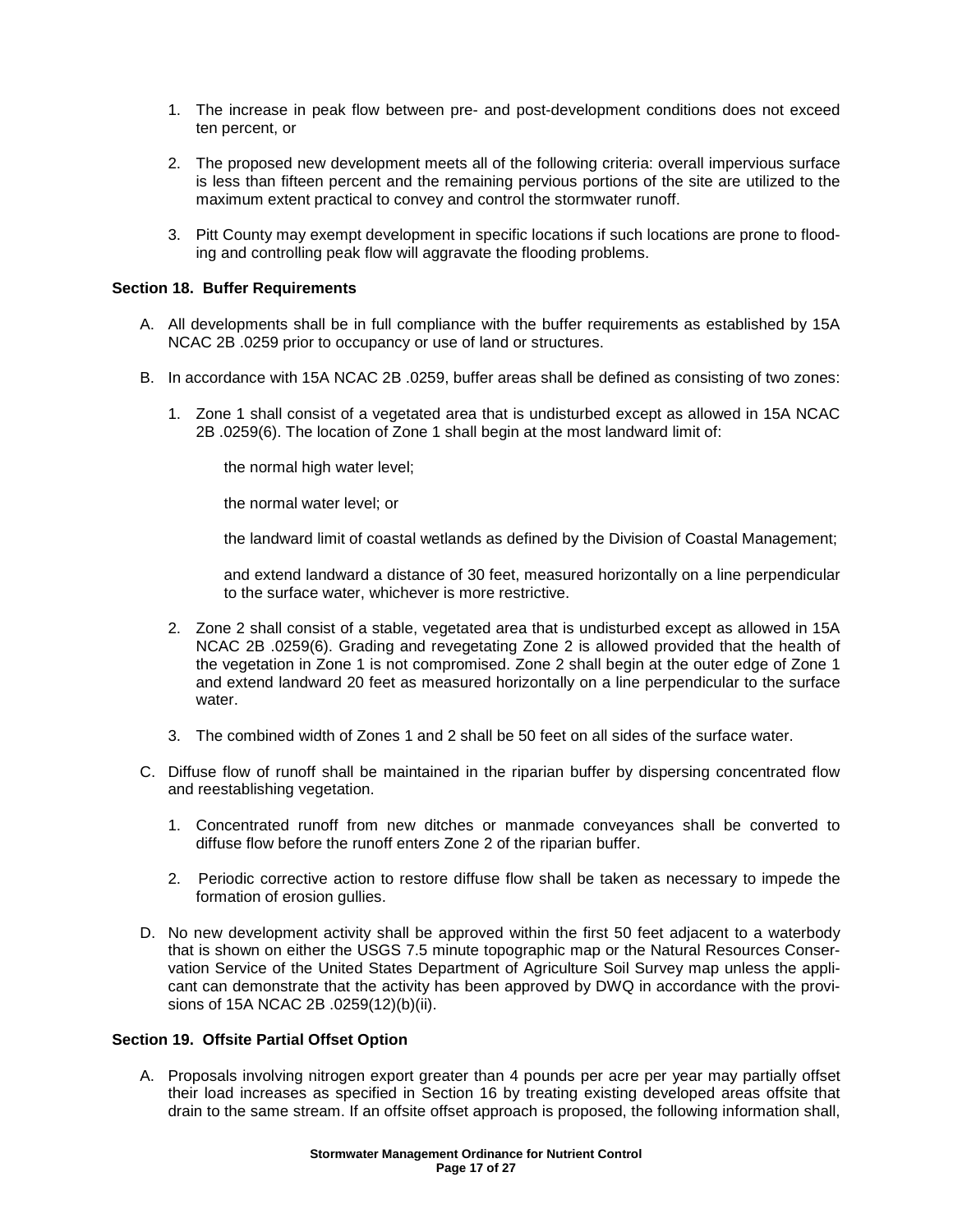at a minimum, be provided along with a stormwater permit application. The Stormwater Administrator may require additional information to determine the ability and/or intent of the proposal to meet the requirements of this ordinance.

- 1. Technical information required:
	- a. Clear demonstration that the proposed facility drains to the same stream as the proposed development site;
	- b. The type and design of the proposed stormwater facility;
	- c. The location, extent, type of use, and built-upon areas on the existing development site that will be treated by the stormwater facility;
	- d. All calculations necessary to demonstrate compliance with the nutrient requirements of this ordinance; and
	- e. All calculations and designs necessary to demonstrate compliance with attenuation requirements, if proposed. The offsite facility may not address the attenuation requirements for the proposed development unless a development proposal demonstrates that meeting some or all attenuation requirements offsite will not result in degradation of surface waters to which the new development site discharges.
- B. Ownership and maintenance requirements.
	- 1. A complete list of all owners of the existing development site along with their addresses and contact information - the offsite facility may be public or private;
	- 2. A binding legal instrument to be recorded at the Pitt County Register of Deeds prior to the release of a certificate of occupancy for the new development site that:
		- a. Permits the applicant to construct and maintain the offsite facility on the property of the existing development;
		- b. Clearly describes the responsibilities and limitations of all parties;
		- c. Holds all owners and parties in interest in the existing development and the proposed new development corporately and separately liable to the County for the ongoing maintenance of the facility;
		- d. Clearly states that the offsite facility is dedicated to achieving the specified nutrient and flow reductions for the life of the new development;
		- e. Attaches to both properties and is automatically transferable to any and all new owners, parties in interest, future successors and assigns;
		- f. Will remain in full force and effect unless and until the County shall approve the closure of the offsite facility;
		- g. Clearly indicates by numerical standard(s) the nutrient reduction and, if applicable, stormwater attenuation ability of the facility (ies);
		- h. Acknowledges that as long as the agreement is in effect future change of use or land disturbing activity of either site shall be reviewed for its impact on the ability of the offsite facility to meet the nutrient and, if applicable, attenuation requirements of this Ordinance and shall not be approved if the requirements cannot be maintained; and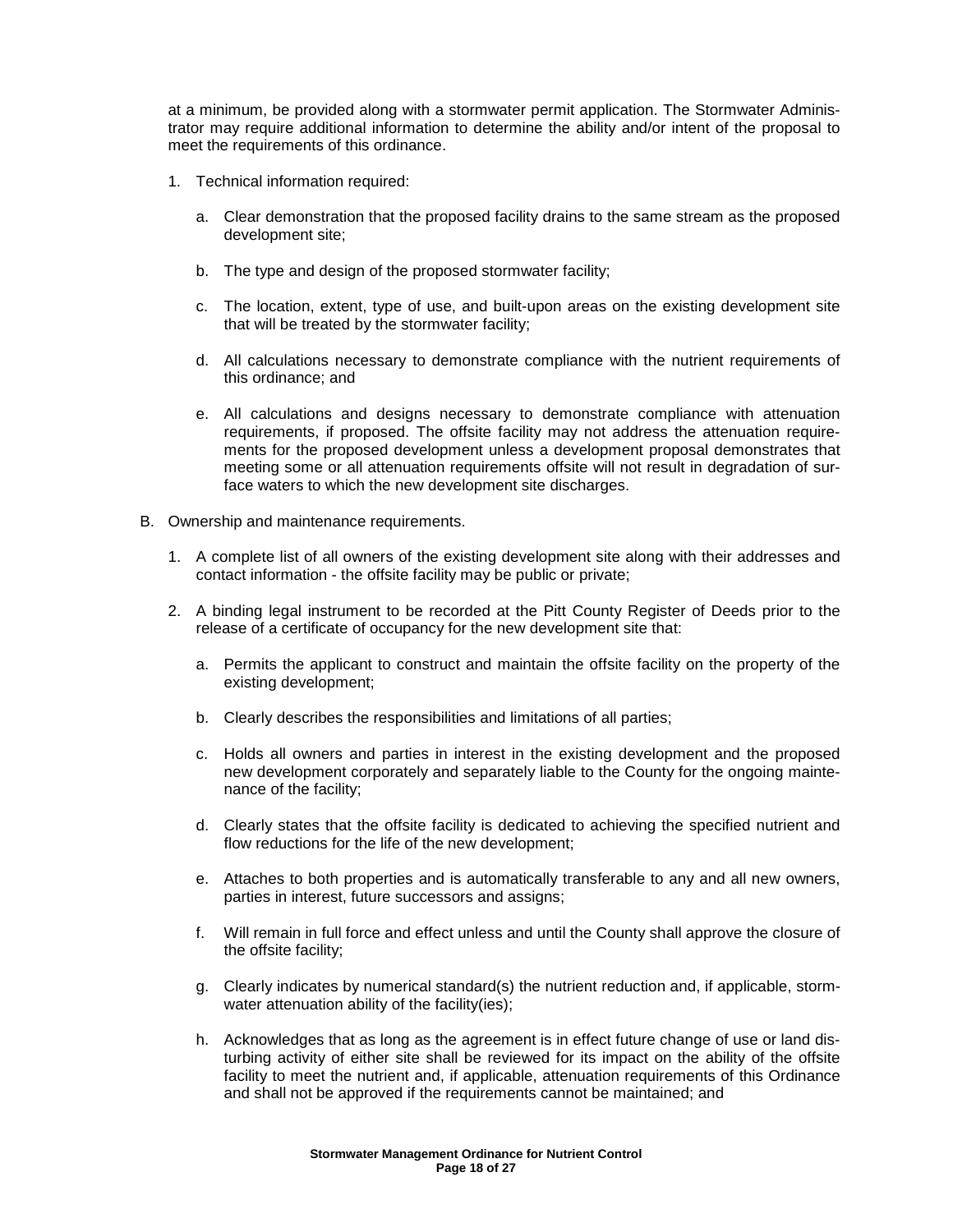- i. Acknowledges the intent of the County to insure through any and all inspection and enforcement authorities it has that the offsite facility is maintained in perpetuity;
- C. A maintenance agreement and plan for the offsite facility that meets all of the requirements of this Ordinance.
- D. The offsite facility may serve multiple projects provided all of the requirements of this Section are met.
- E. An as-built survey of the existing development site along with the location and extent of the proposed offsite facility and clear indication of the area the facility is treating shall be required to be submitted, approved, and recorded prior to the release of a certificate of occupancy for the new development site. Such survey shall show on its face the following note signed by all owners:

NOTE: The stormwater facility(ies) shown on this site are provided as an offsite offset facility for the property known as [subdivision/development name] located at [physical address] with tax identification number(s) [##|. This (these) facility(ies) and such property(ies) are legally bound by a maintenance agreement recorded at the Pitt County Register of Deeds [reference number].

This note shall also be shown on the face of the recorded site plan and/or subdivision plat of the new development site, signed by all owners of that property, and shall appear along with the owner's signature on all future subdivision maps and/or documents of both properties as long as the agreement is in effect.

- F. Prior to approval of any subsequent change of use or land development activity on either site, the applicant shall demonstrate that offsite property nutrient loading reductions and, if applicable, attenuation as required by this Ordinance shall be maintained.
- G. The occupancy and/or use of land or structures which are the subject of a stormwater permit prior to release of a certificate of stormwater compliance shall constitute a violation of this Ordinance and shall subject the owner and occupants to any and all remedies provided herein.

### **Section 20. Regional or Jurisdiction-Wide Approaches**

Pitt County will consider the approval of a regional or jurisdiction-wide approach on a case by case basis. The North Carolina Division of Water Quality must review and approve all regional or jurisdiction-wide approaches. For consideration of such an approach the developer or landowner is required to submit a proposal which includes, at a minimum, the following information:

- A. Data to demonstrate that such measures will not contribute to the degradation of surface waters.
- B. Nutrient and flow reductions.
- C. Outlines the type of BMP's to be constructed / installed.

### **Section 21. General Performance Criteria for Post-Construction Stormwater Management Controls**

The following performance criteria shall be addressed for stormwater management at all sites:

A. Stormwater runoff from the development shall be transported from the development by vegetated conveyances to the maximum extent practicable. The use of on-site stormwater treatment devices such as infiltration areas, bioretention areas, and level spreaders are recommended;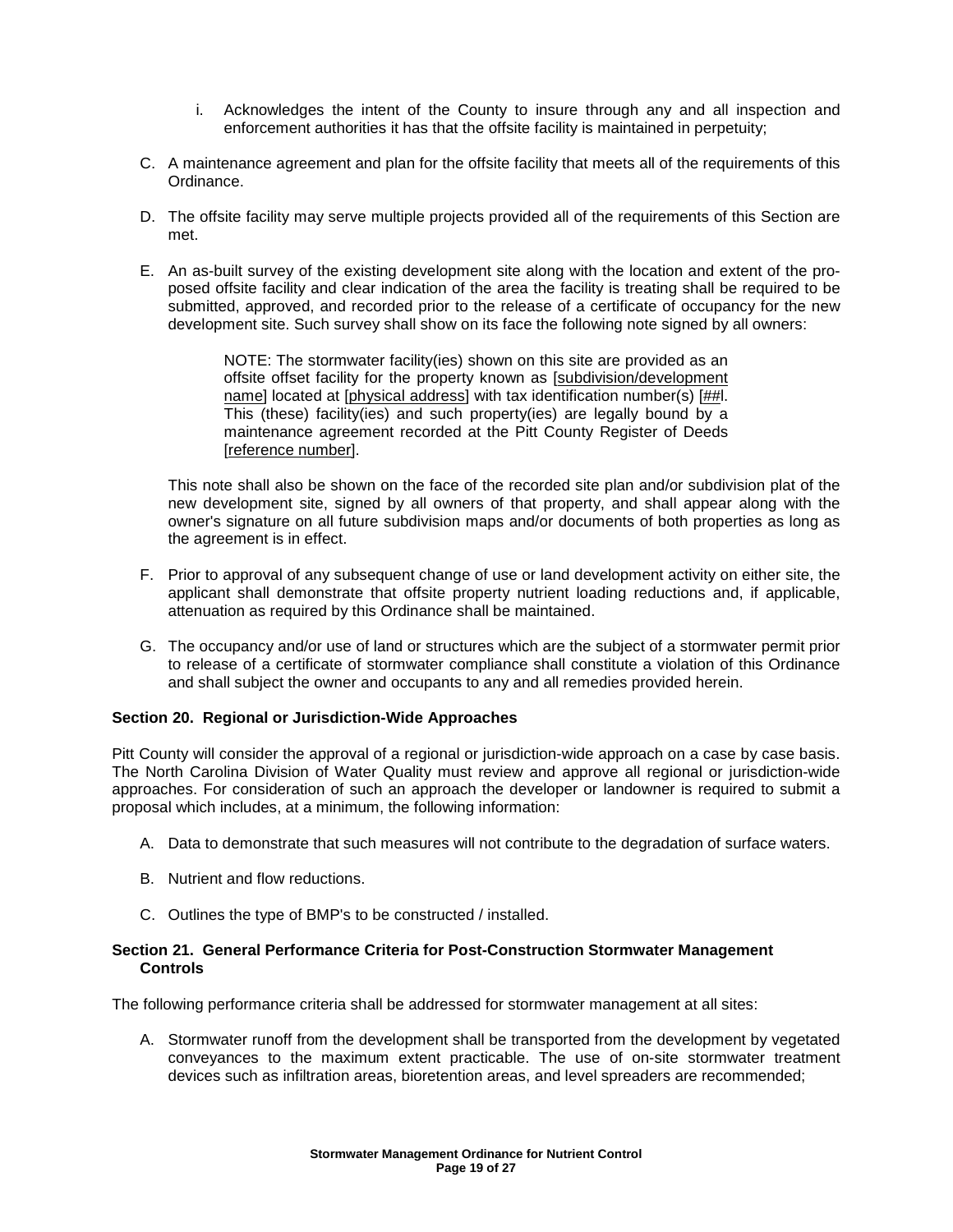- B. All built-upon areas shall be at a minimum of 50 feet landward of all perennial and intermittent surface waters, unless a variance is obtained from the North Carolina Division of Water Quality. For the purpose of this Ordinance, a surface water shall be present if the feature is shown on either the most recent version of the soil survey map prepared by the Natural Resources Conservation Service of the United States Department of Agriculture or the most recent version of the 1:24,000 scale (7.5 minute) quadrangle topographic maps prepared by the United States Geologic Survey (USGS). Relief from this requirement may be allowed when surface waters are not present in accordance with the provisions of 15A NCAC 2B .0259 (3)(a).
- C. Where the use of BMPs is necessary based on approved export calculations, projects shall be required to implement post-construction stormwater management BMPs and shall conform to the following requirements:
	- 1. All site designs shall clearly indicate any proposed structural BMPs.
	- 2. All BMPs shall seek to use pervious areas for stormwater treatment and to infiltrate stormwater runoff from driveways, sidewalks, rooftops, parking lots, and landscaped areas to the maximum extent practical.
- D. New development shall not discharge untreated stormwater directly into a jurisdictional wetland or water body without adequate treatment as determined by the Stormwater Administrator. Where such discharges are proposed, the impact of the proposal on wetland functional values shall not be greater than allowed by the Army Corp of Engineers (ACE) or the North Carolina Division of Water Quality (NCDWQ).
- E. Structural BMPs shall be designed to:
	- 1. Meet the general engineering design criteria as listed in 15A NCAC 2H .1008(c).
	- 2. Meet all design requirements and pollutant removal standards included in the Design Manual except that any standards explicitly stated within this Ordinance that are more stringent than the manual shall prevail, and
	- 3. Address the physical characteristics of the site including but not limited to:
		- a. Topography (minimum 2 foot contours)
		- b. Maximum Drainage Area
		- c. Depth to Water Table
		- d. Soils
		- e. Slopes
		- f. Terrain
		- g. Vegetation, existing and planned
		- h. Location in relation to environmentally sensitive features such as surface waters and wetlands.
- F. All stormwater management practices shall have a landscaping plan detailing the vegetation to be used in conjunction with the BMP.
- G. Any development proposing to operate or maintain an on-site wastewater treatment systems for domestic wastewater, including but not limited to septic tanks, shall submit evidence that such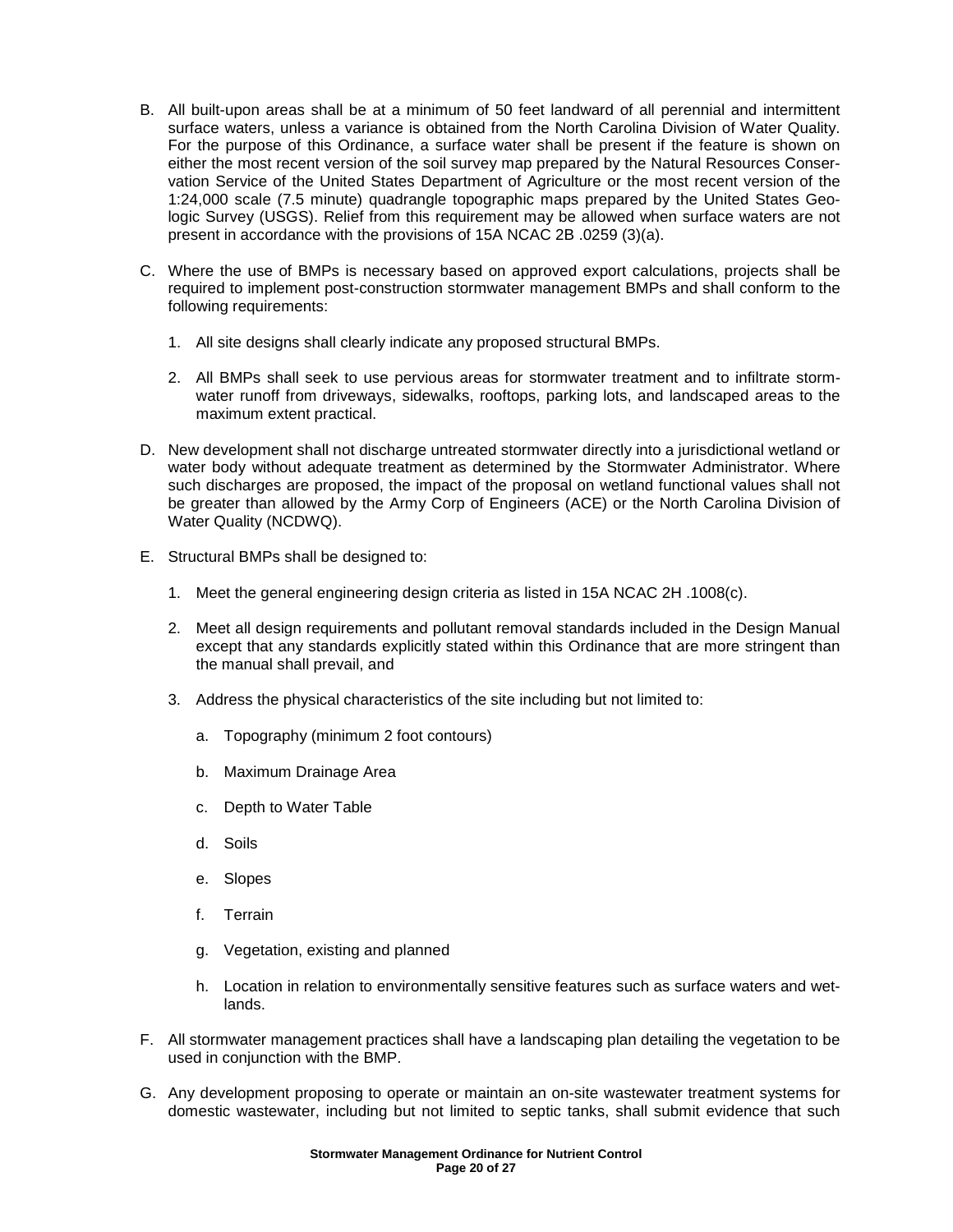systems have been approved by Pitt County Environmental Health prior to release of a certificate of stormwater compliance and shall be required to submit a certification under seal prepared by a qualified professional that the system has been designed and installed to prevent fecal coliform contamination of surface waters to the maximum extent practicable.

H. Prior to site design, applicants are encouraged to consult with the Stormwater Administrator to determine if their project is subject to additional stormwater or land development design requirements.

## **Section 22. Maintenance of Best Management Practices**

- A. Single-Family Residential
	- 1. For residential development, the developer shall maintain, per the requirements of the operation and maintenance plan/agreement, permanent nutrient control best management practices for two years following plat approval.
	- 2. For long term maintenance of required stormwater BMP's and improvements per the requirements of the operation and maintenance plan/agreement, a homeowner's association shall be incorporated in accordance with General Statute 55. Appropriate bylaws shall be prepared, and proposed covenants or deed restrictions which address maintenance, apportionment of financial responsibility, and enforcement shall be provided. The County Attorney shall approve the adequacy of these materials prior to final plat recordation. These materials shall be recorded at the same time as the final plat and shall be appropriately cross-referenced in the County Register of Deeds office.
- B. Commercial, Industrial and Multifamily

For commercial, industrial or developments other than residential developments that require the installation of permanent stormwater management best management practices, the landowner shall be responsible for maintenance of such improvements per the requirements of the operation and maintenance plan/agreement.

- C. The process for BMP maintenance enforcement shall be as follows:
	- 1. The County will annually inspect the BMP's and send an inspection report to the appropriate party; if maintenance is needed, a deadline for corrective actions would be cited on the inspection report;
	- 2. If requirements of the inspection report are not met, the County may pursue legal action to bring the site into compliance, including civil and criminal penalties. (Refer to Section 12 fort he Enforcement Process)

### **Section 23. Operations and Maintenance Plan Required**

A written inspection and maintenance agreement shall be submitted by the applicant, approved by the Stormwater Administrator, and recorded in the Office of the Register of Deeds of Pitt County prior to release of a certificate of stormwater compliance. Such agreement shall:

- A. Be legally binding on all current and future parties in interest for all properties served by the BMP.
- B. Identify and describe the maintenance and monitoring operations required to insure the proper function of the BMP. Such operations shall be specific to each of the BMPs on the site and shall include, as appropriate, but shall not be limited to the following:
	- 1. Routine maintenance measures such as grass mowing and trash removal.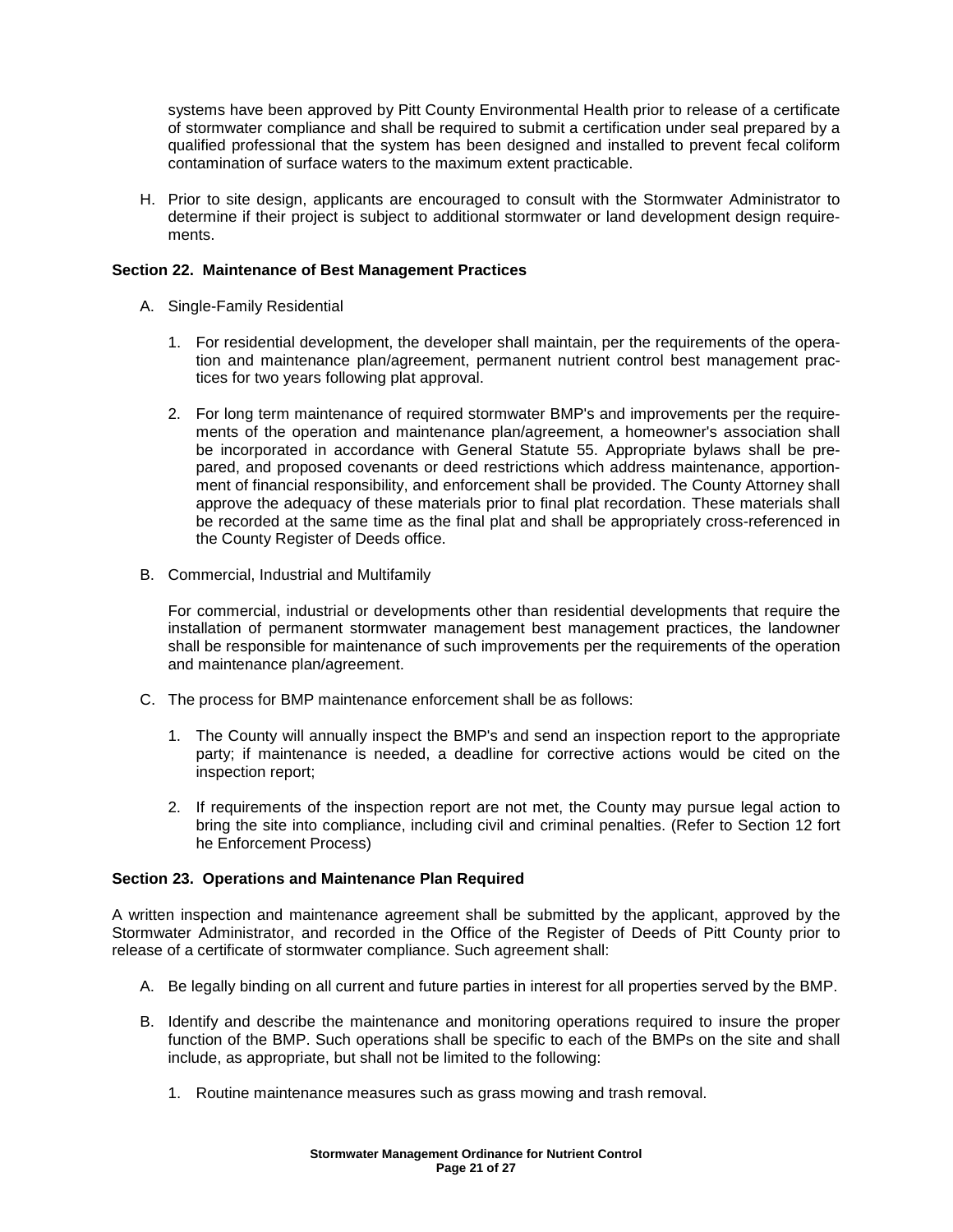- 2. Routine inspections of required vegetation.
- 3. Routine maintenance thresholds such as maximum and minimum vegetation heights and coverages, maximum sediment storage capacity, proper drainage indicators, etc.
- 4. Routine inspection of BMPs for sediment, blockage, and other repair/maintenance needs.
- 5. Routine inspection of BMPs after large storm events for structural damage and other repair/maintenance.
- 6. A schedule of expected significant repair/maintenance activities indicating the frequency of the activity, the expected duration of the activity, and the expected cost of the activity in current dollars.
- 7. Maintenance actions and frequencies specified by practice in the Design Manual.
- C. Records of Installation and Maintenance Activities.
- D. The operation and maintenance agreement shall stipulate that parties responsible for the operation and maintenance of a stormwater management facility shall make and keep records of the installation and of all maintenance and repairs, and shall retain the records indefinitely. As long as records are maintained privately, they shall be made available to Pitt County or its agents during inspection of the facility and at other reasonable times upon request.

# **Section 24. As-Built Survey Required**

Prior to release of a certificate of stormwater compliance, as-built surveys shall be required as follows:

- A. The survey shall include the entire legal lot of record showing all impervious surfaces, building footprints, required buffers and any encroachments therein. Such survey shall include an information block totaling the percent of impervious coverage, the amount of impervious coverage on the site in square feet, building footprints, required buffers and any encroachments therein, and all constructed BMPs. Such survey shall include topography at two foot contours.
- B. The survey shall compare acreages of the various land covers as constructed to those permitted. If substantially different, the survey shall provide calculations demonstrating compliance with nutrient export requirements. If this is not the case, the owner shall amend the permit and make on-site or offsite adjustments accordingly to achieve the required export.
- C. Stormwater conveyances. Any development that results in the construction or alteration of stormwater conveyance shall submit an as-built survey showing the location, extent, dimension and type of each conveyance.

### **Section 25. As-Built Plan Required**

Prior to release of a certificate of stormwater compliance, an as-built plan prepared and sealed by a qualified professional shall be filed with the Stormwater Administrator for each new structural BMP. Such plan shall clearly indicate the location and dimensions of the BMP, the vegetation planted in conjunction with it, and shall include a certification under seal that the BMP has been installed as designed and meets the minimum criteria required by this Ordinance. Submission of the plan shall be in one of the following electronic formats:

- A. .dxf file
- B. .dwg files
- C. Arc view shape files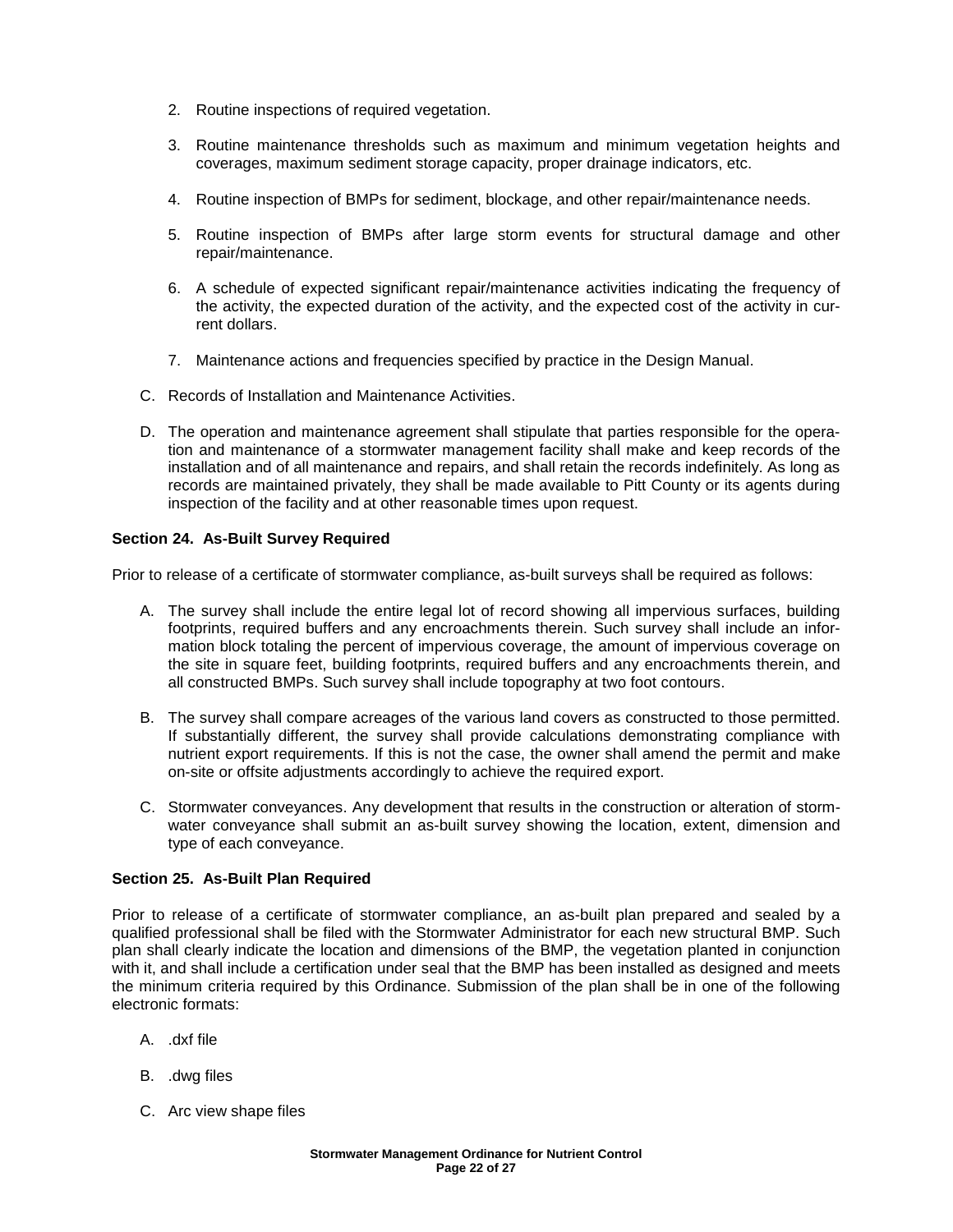D. Arc Info coverages

## **Section 26. Issuance of Building Permits**

No building permits shall be issued for lots or sites where BMP's are required until an As-Built Plan for the BMP's is approved or an approved financial surety is provided to the County.

## **Section 27. Maintenance Easement Required**

Prior to release of a Certificate of Stormwater Compliance for any project that has a structural BMP as one of the requirements of the permit, the applicant or owner of the site must execute a Maintenance Easement Agreement that shall be binding on all subsequent owners of land served by the stormwater management facility. The Agreement shall provide for access to the facility at reasonable times for periodic inspection by Pitt County or their agent, and for regular inspection and review by property owners served by the BMP or their agents to ensure that the facility is maintained in proper working condition to meet design standards and any other provisions established by this Ordinance. The Easement Agreement shall be recorded in the office of the Register of Deeds of Pitt County.

# **Section 28. Financial Sureties Required**

To provide reasonable assurance that BMPs are constructed and installed based on the approved plan, an acceptable financial surety shall be required from the applicant to be held by the County until all constructed BMPs have received final approval by the County.

- A. Single-Family Residential
	- 1. Amount and duration: If the required improvements have not been made or will not be completed by the time of final plat submittal, the applicant shall have the option of providing a financial guarantee or surety satisfactory to the County Attorney and the County Engineer in an amount not less than one hundred twenty (120) percent of the estimated cost of the improvements. The financial guarantee shall stipulate that the improvements will be made by the applicant not later than twenty-four (24) months after approval of the final plat; that the surety will be valid for twenty-seven (27) months or until the improvements are made, whichever is shorter; and shall ensure that these improvements can be made without cost to the County in the event of default by the applicant.
	- 2. Acceptable forms: Acceptable forms of financial guarantee include letters of credit, performance bonds, cash escrows, first deeds of trust, and any others as approved by the County Attorney. The estimated cost of improvements shall be reviewed by the County Engineer and the arrangements for the financial guarantee shall be approved by the County Attorney prior to final plat submittal. This option may be used in any combination with actual installation of improvements, and the face value of the surety may be reduced by the County as the improvements are made by the applicant.
	- 3. Certification and release: Prior to full or partial release of the financial guarantee by the County, the applicant engineer or surveyor shall certify by letter that the improvements have been completed in accordance with the approved plan. Where any variation from the approved plan occurs, a certified "as-built" plan shall be provided. If this certification is not provided in accordance with this Subsection, the County may proceed with necessary actions to ensure that the required improvements are completed.
- B. Commercial, Industrial and Multifamily: All BMP's for commercial, industrial and multifamily developments must be installed and approved prior to occupancy or commencement of land use.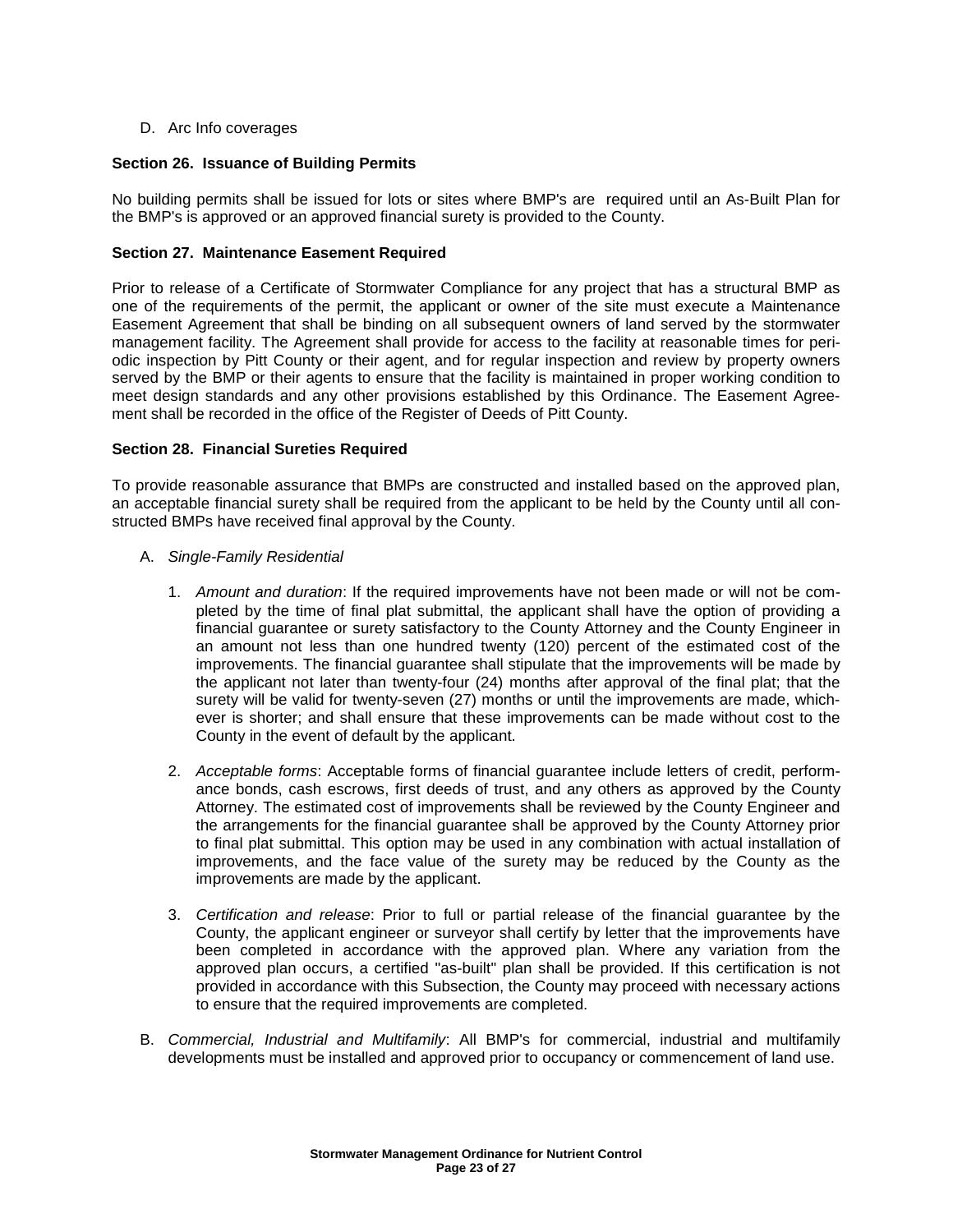## **Part 3. Illegal Discharge Detection and Elimination**

## **Section 29. Purpose and Intent**

The purpose of this Part is to provide for the health, safety, and general welfare of the citizens of Pitt County through the identification and removal of certain non-stormwater discharges to the storm drainage system to the maximum extent practicable as required by 15A NCAC 2B .0258. In particular, the objectives of this Ordinance are:

- A. To regulate certain non-stormwater discharges to the storm drainage system by any user;
- B. To provide for the identification and removal of illegal discharges;
- C. To prevent illegal discharges to the maximum extent practicable; and
- D. To establish the legal authority to carry out all inspection, monitoring and enforcement procedures necessary to ensure compliance with this Ordinance.

# **Section 30. Discharges Prohibited**

No person shall discharge or cause to be discharged into the municipal storm drain system or watercourses any materials, pollutants, waters, or other substance containing any pollutants that cause or contribute to a violation of applicable water quality standards, other than storm water. Examples of illegal discharges include, but shall not be limited to:

- A. Dumping of oil, anti-freeze, paint or cleaning fluids
- B. Commercial car wash washwater
- C. Industrial discharges
- D. Contaminated foundation drains
- E. Cooling waters, unless no chemicals added and has valid NPDES permit
- F. Wash waters from commercial and industrial activities
- G. Chlorinated backwash and drainage associated with swimming pools
- H. Domestic wastewater
- I. Septic system effluent
- J. Washing machine discharges
- K. Sanitary sewer discharges

### **Section 31. Discharges Exempted**

The commencement, conduct or continuance of any illegal discharge to the storm drain system is prohibited except for the following:

- A. Water line flushing or discharge from other potable water sources
- B. Landscape irrigation or lawn watering
- C. Diverted stream flows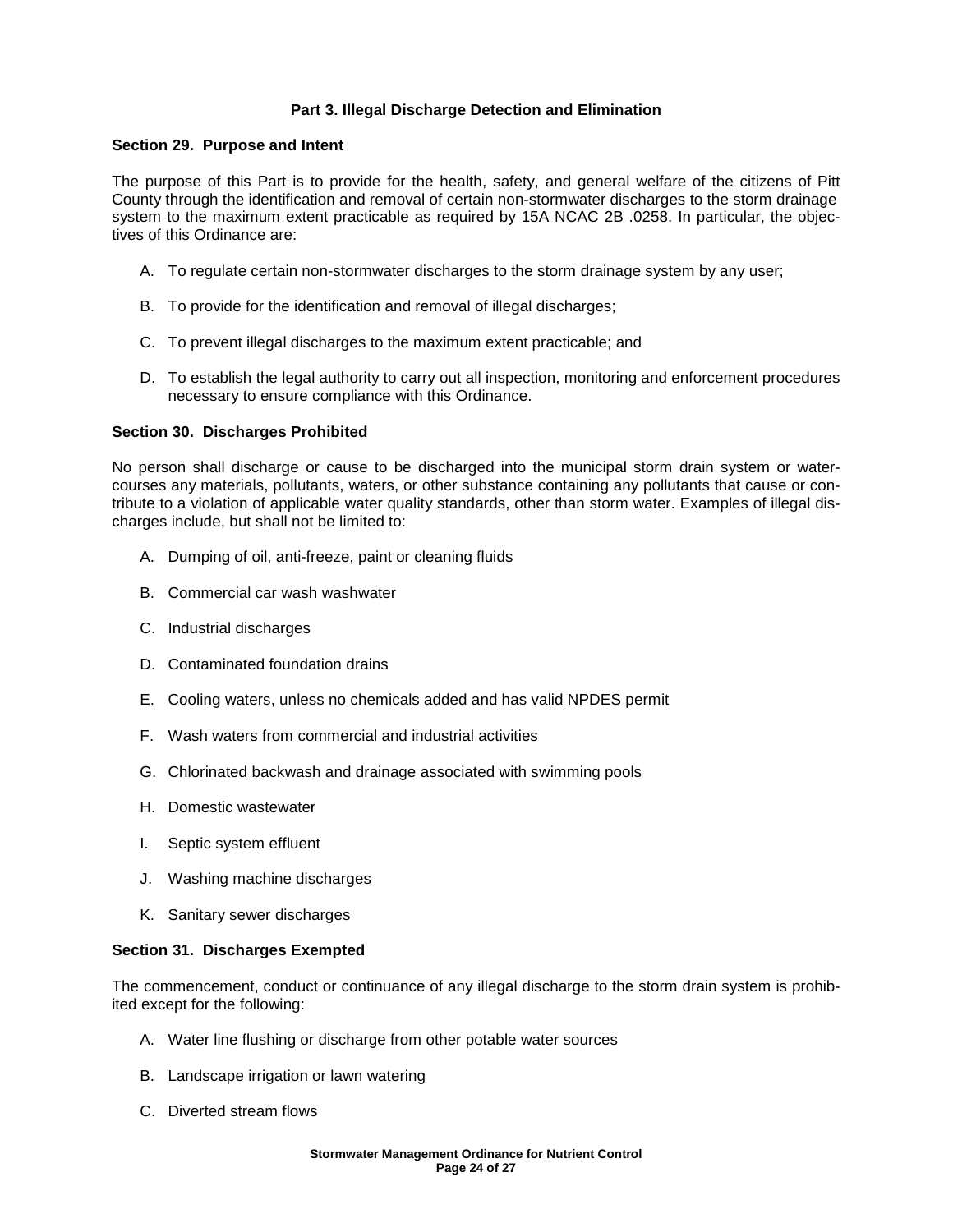- D. Rising ground water
- E. Ground water infiltration to storm drains
- F. Uncontaminated pumped ground water
- G. Foundation or footing drains (not including active groundwater dewatering systems)
- H. Crawl space pumps
- I. Air conditioning condensation
- J. Natural ground or surface water springs
- K. Non-commercial washing of vehicles
- L. Natural riparian habitat or wetland flows
- M. Swimming pools (if dechlorinated typically less than one PPM chlorine)
- N. Fire fighting activities
	- 1. Any non-stormwater discharge permitted under an NPDES permit, waiver, or waste discharge order issued to the discharger and administered under the authority of the Federal Environmental Protection Agency, provided that the discharger is in full compliance with all requirements of the permit, waiver, or order and other applicable laws and regulations, and provided that written approval has been granted for any discharge to the storm drain system.
	- 2. And, any other water source not containing pollutants which has been approved by the Stormwater Administrator.

### **Section 32. Prohibition of Illegal Connections**

- A. The construction, use, maintenance or continued existence of illegal connections to storm drainage system is prohibited. This prohibition expressly includes, without limitation, illegal connections made in the past, regardless of whether the connection was permissible under law or practices applicable or prevailing at the time of connection.
- B. A person is considered to be in violation of this Ordinance if the person connects a line conveying any type of sewage to the MS4, or allows such a connection to continue.

### **Section 33. Illegal Discharge Detection**

- A. Pitt County shall be permitted to enter and inspect existing facilities and uses as often as may be necessary to determine compliance with this Ordinance. If security measures are in force which require proper identification and clearance before entry onto premises, the owner/operator shall make the necessary arrangements to allow access to representatives of Pitt County.
- B. In the event of a suspected violation, Pitt County has the right to install monitoring equipment on private property as necessary or, alternatively, to require the property owner/discharger to install monitoring equipment as necessary. If installed by the property owner/discharger, this equipment shall be maintained at all times in a safe and proper operating condition by the owner/discharger at his own expense. All devices used to measure stormwater flow and quality shall be calibrated to ensure accuracy.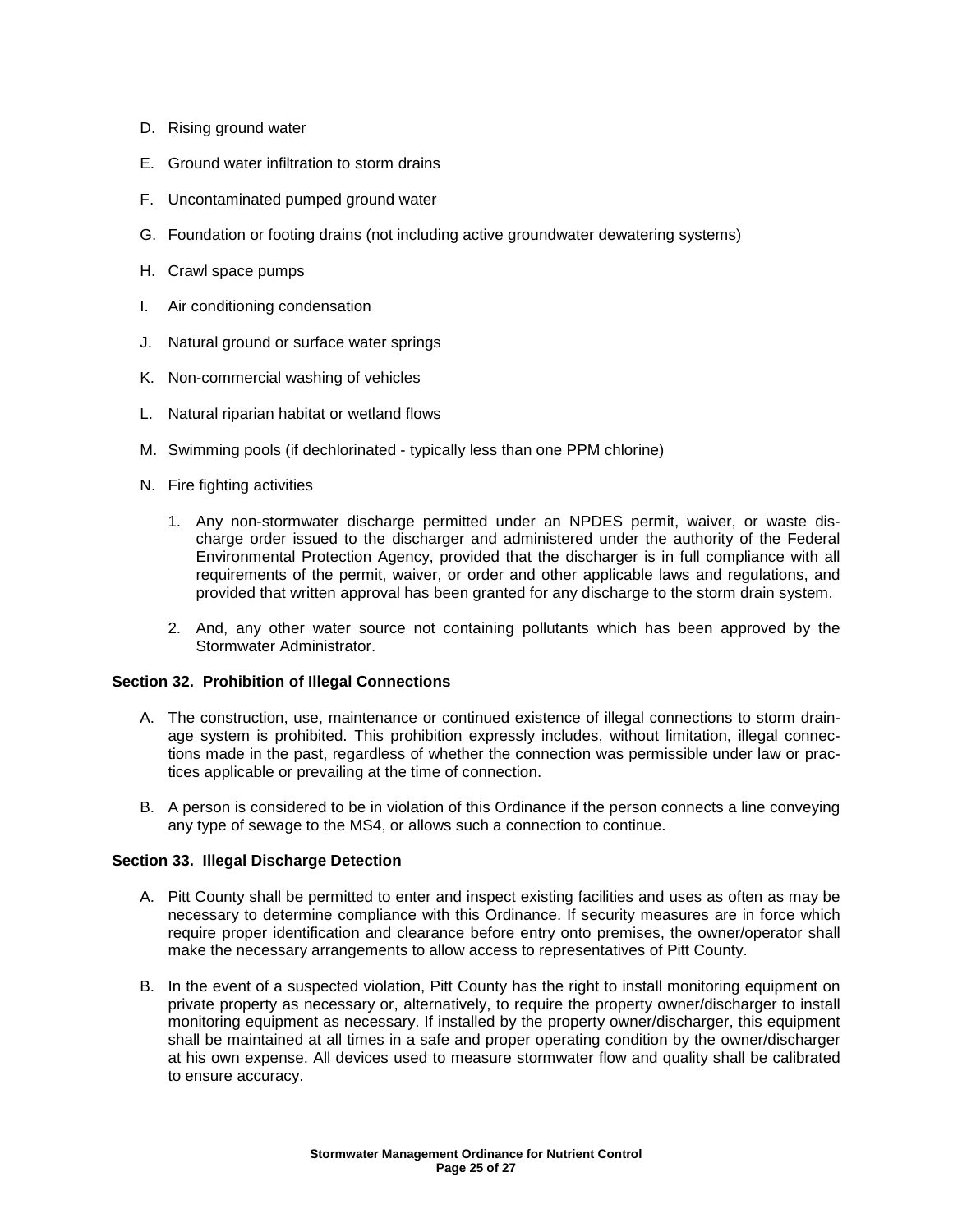- C. Any temporary or permanent obstruction to safe and easy access to a facility or property to be inspected and/or sampled shall be promptly removed by the owner/operator at the written or oral request of Pitt County and shall not be replaced except upon County approval. The costs of clearing such access shall be borne by the owner/operator.
- D. Unreasonable delays in allowing Pitt County access to a permitted facility is a violation of a stormwater permit/stormwater discharge permit and of this Ordinance. A person who denies Pitt County reasonable access to a site for the purpose of conducting any activity authorized or required by this Part shall be in violation of this Ordinance.
- E. If Pitt County has been refused access to any part of a site from which stormwater is discharged and is able to demonstrate probable cause to believe that such discharge is in violation of this Ordinance; or there is a need to inspect and/or sample as part of a routine inspection and sampling program designed to verify compliance with this Ordinance or any order issued hereunder; or to protect the overall public health, safety, and welfare of the community; then Pitt County may seek issuance of a search warrant from any court of competent jurisdiction.

#### **Section 34. Removal, Abatement and Prevention Required**

- A. Pitt County shall review each building permit, change of use, or other permits for land disturbing activity where a stormwater permit application is not routinely required for uses and/or activities known or suspected to have potential discharges prohibited by this Ordinance. In the event such uses and/or activities occur, the applicant shall be required to obtain a stormwater permit from the Stormwater Administrator. Such permit shall include any and all conditions necessary to prevent illegal discharges.
- B. Pitt County may adopt requirements identifying Best Management Practices for any activity, operation, or facility which may cause or contribute to pollution or contamination of stormwater, the storm drain system, or waters of the U.S.
- C. The owner or operator of a commercial or industrial establishment shall provide, at their own expense, reasonable protection from accidental discharge of prohibited materials or other wastes into the stormwater collection system or watercourses through the use of structural and/or nonstructural BMPs.
- D. Any person responsible for a property or premise, which is, or may be, the source of an illegal discharge, may be required by Pitt County to implement, at said person's expense, additional structural and non-structural BMPs to prevent the further discharge of pollutants to the stormwater collection system or watercourses.

### **Section 35. Notification of Spills**

Notwithstanding other requirements of law, as soon as any person responsible for a use, facility or operation, or responsible for emergency response for a use, facility or operation has information of any known or suspected release of materials which are resulting or may result in illegal discharges or pollutants discharging into stormwater, the storm drain system, or water of the U.S. said person shall take all necessary steps to ensure the discovery, containment, and cleanup of such release. In the event of such a release of hazardous materials said person shall immediately notify emergency response agencies of the occurrence via emergency dispatch services. In the event of a release of non-hazardous materials, said person shall notify the Stormwater Administrator in person or by phone or facsimile no later than the next business day. Notifications in person or by phone shall be confirmed by written notice addressed and mailed to the Stormwater Administrator within three business days of the notice. If the discharge of prohibited materials emanates from a commercial or industrial establishment, the owner or operator of such establishment shall also retain an on-site written record of the discharge and the actions taken to prevent its recurrence. Such records shall be retained indefinitely, except that whenever the facility or operation ceases to exist, such records shall be transferred to Pitt County. As long as records are maintained privately, they shall be made available to Pitt County or its agents at reasonable times upon request.